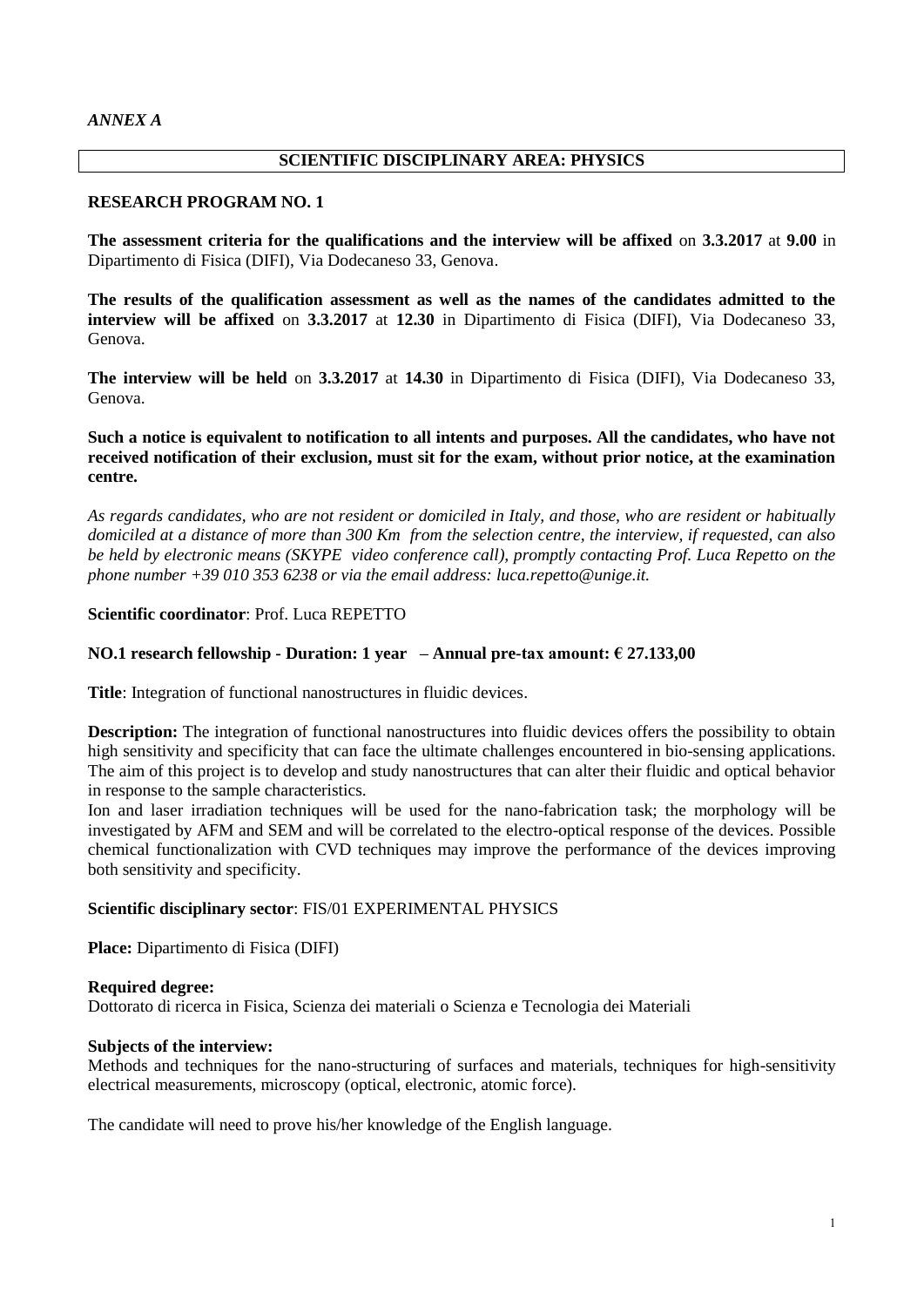**The assessment criteria for the qualifications and the interview will be affixed** on **1.3.2017** at **9.00** in Dipartimento di Fisica (DIFI), Via Dodecaneso 33, Genova.

**The results of the qualification assessment as well as the names of the candidates admitted to the interview will be affixed** on **1.3.2017** at **12.30** in Dipartimento di Fisica (DIFI), Via Dodecaneso 33, Genova.

**The interview will be held** on **1.3.2017** at **14.30** in Dipartimento di Fisica (DIFI), Via Dodecaneso 33, Genova.

**Such a notice is equivalent to notification to all intents and purposes. All the candidates, who have not received notification of their exclusion, must sit for the exam, without prior notice, at the examination centre.**

*As regards candidates, who are not resident or domiciled in Italy, and those, who are resident or habitually domiciled at a distance of more than 300 Km from the selection centre, the interview, if requested, can also be held by electronic means (SKYPE video conference call), promptly contacting Prof. Luca Repetto on the phone number +39 010 353 6238 or via the email address: luca.repetto@unige.it.*

## **Scientific coordinator**: Prof. Luca REPETTO

## **NO.1 research fellowship - Duration: 1 year – Annual pre-tax amount: € 34.898,00**

**Title**: Micro- e nano-patterning of surfaces and materials through ion irradiation and chemical treatments.

**Description:** Micro- and nano-structured materials may have characteristics different from the bulk counterpart, and the possibility to control them is fundamental for their applications: in particular, ion irradiation is at the bottom of several techniques for the modification of surfaces and materials.

This research project will be focused in the investigation of self-organization mechanisms of metal films subject to ion bombardment for the control of the morphology; the obtained metal nanostructures can be also used as masks for the synthesis of micro- and nano-porous silicon through chemical etching. The interaction between nanostructured materials and molecules (both organic and inorganic) will be investigated through optical spectroscopy for possible bio-sensing applications.

## **Scientific disciplinary sector**: FIS/01 EXPERIMENTAL PHYSICS

**Place:** Dipartimento di Fisica (DIFI)

## **Required degree:**

Dottorato di ricerca in Fisica, Scienza dei materiali o Scienza e Tecnologia dei Materiali

## **Subjects of the interview:**

Methods and techniques for the micro- and nano-structuring of surfaces and materials, optical spectroscopy techniques (Raman, absorption/transmission), microscopy (optical, electronic, atomic force).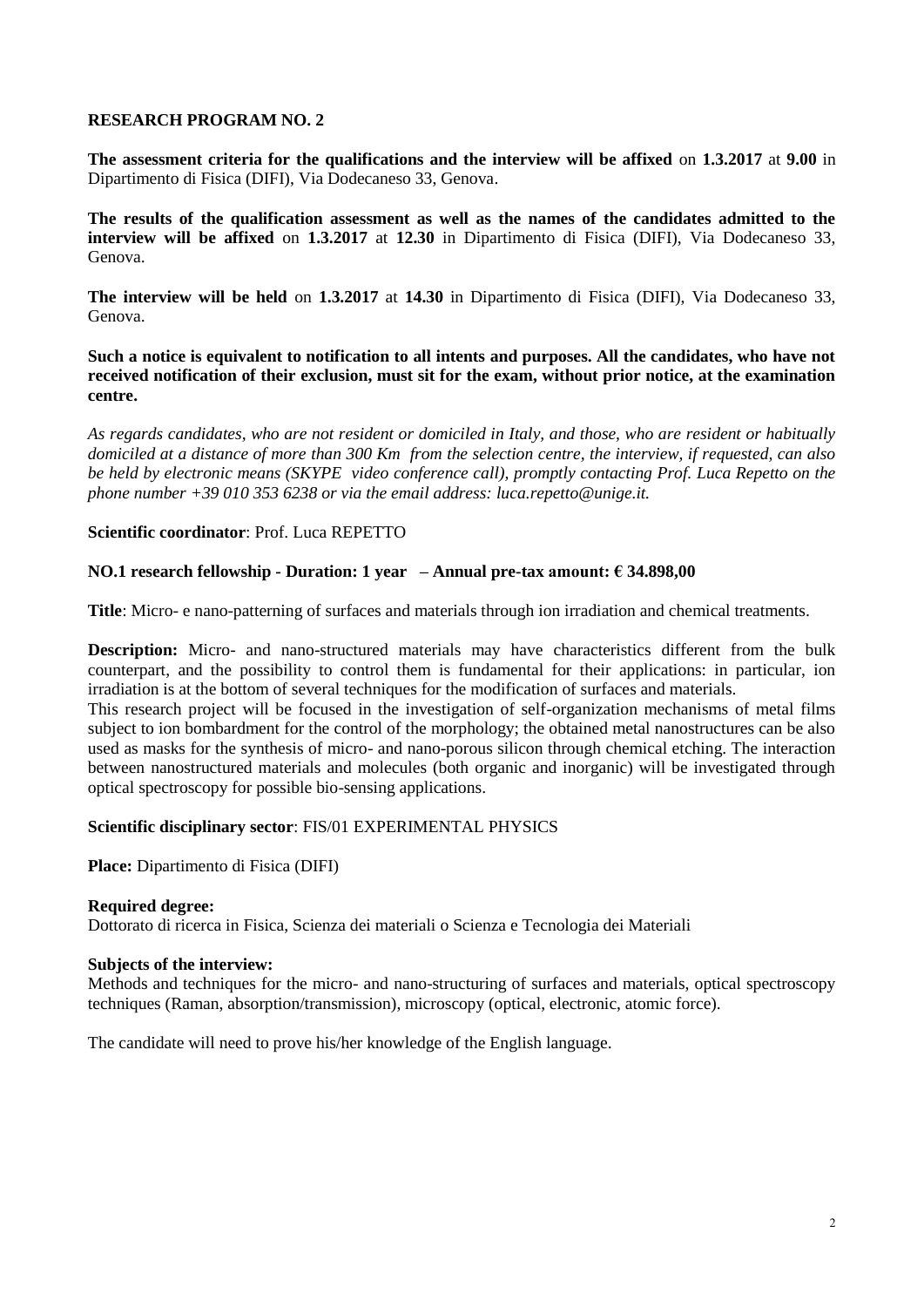**The assessment criteria for the qualifications and the interview will be affixed** on **1.3.2017** at **15.00** in Dipartimento di Fisica (DIFI), Via Dodecaneso 33, Genova.

**The results of the qualification assessment as well as the names of the candidates admitted to the interview will be affixed** on **1.3.2017** at **18.00** in Dipartimento di Fisica (DIFI), Via Dodecaneso 33, Genova.

**The interview will be held** on **2.3.2017** at **11.00** in Dipartimento di Fisica (DIFI), Via Dodecaneso 33, Genova.

**Such a notice is equivalent to notification to all intents and purposes. All the candidates, who have not received notification of their exclusion, must sit for the exam, without prior notice, at the examination centre.**

*As regards candidates, who are not resident or domiciled in Italy, and those, who are resident or habitually domiciled at a distance of more than 300 Km from the selection centre, the interview, if requested, can also be held by electronic means (SKYPE video conference call), promptly contacting Prof. Silvano Tosi on the phone number +39 010 353 6683 or via the email address: tosi@ge.infn.it*

# **Scientific coordinator**: Prof. Silvano TOSI

# **NO.1 research fellowship - Duration: 2 year – Annual pre-tax amount: € 19.367,00**

**Title:** Commissioning of the new pixel detector of the CT-PPS project and measurements of diffractive and top quark physics for the CMS experiment at the LHC.

**Description:** The Genoa group of CMS participates both in activities related to the construction of the experimental apparatus and the analysis of the data collected to obtain measurements of elementary particle physics. The experimental part consists of the construction, installation and commissioning of a silicon pixel detector for the new CT-PPS project, a joint project of the TOTEM and CMS collaborations. It is a spectrometer for the measurement of protons, positioned 200 meters from the main detector of CMS, along the beam line. The Genoese group, as well as on purely diffractive physics, is also active since many years on top-quark physics. The winner of this procedure will work on both the experimental and the data-analysis part.

## **Scientific disciplinary sector**: FIS/01 EXPERIMENTAL PHYSICS

**Place:** Dipartimento di Fisica (DIFI)

## **Required degree:**

Laurea Specialistica della classe 20/S Fisica Laurea Magistrale della classe LM-17 Fisica

## **Subjects of the interview:**

Verification of the knowledge of the problem of measuring the performance of silicon detectors and the processing and analysis of experimental data, as well as of current research topics of the experiments with particle accelerators in the fields of diffractive and top-quark physics.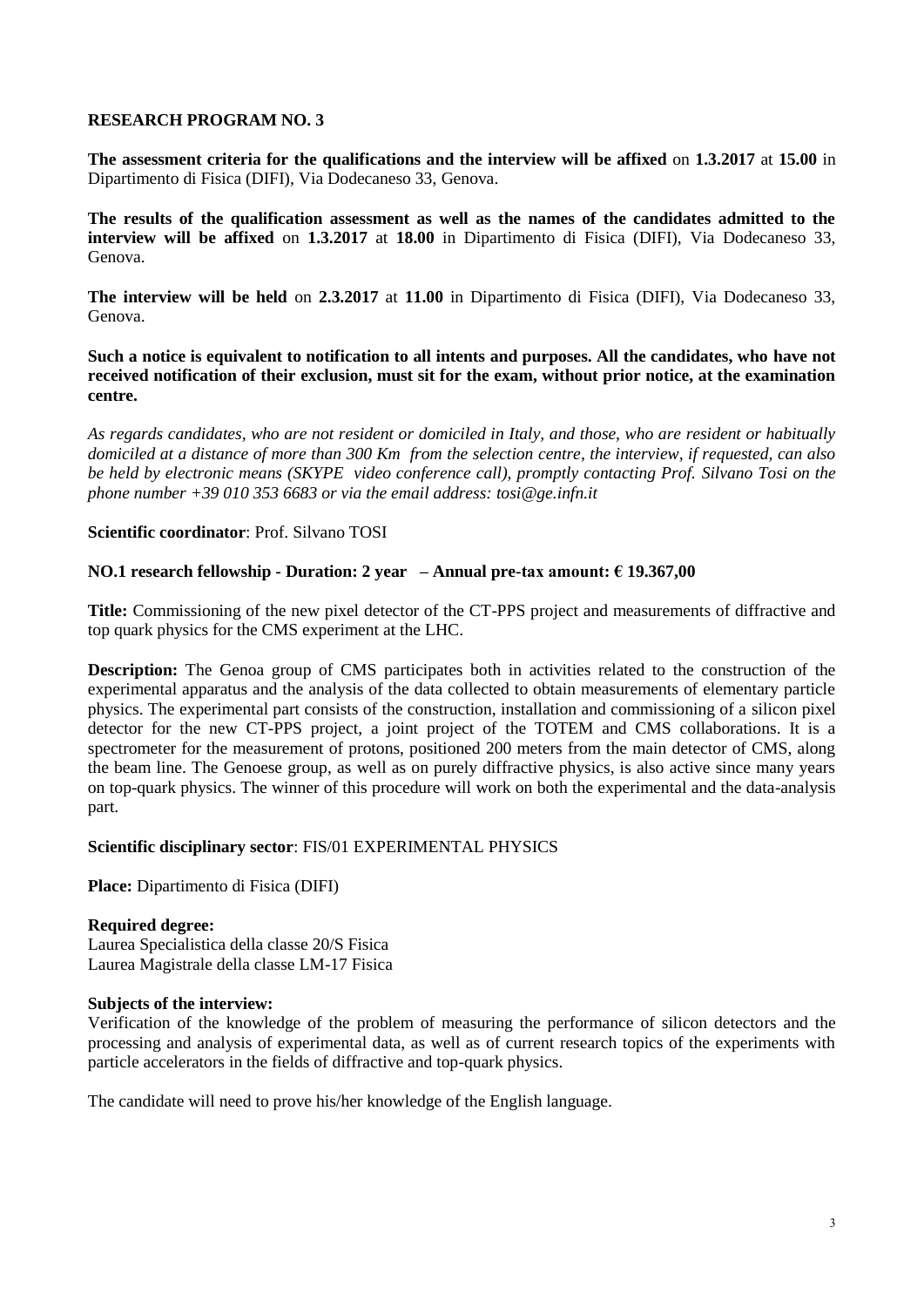**The assessment criteria for the qualifications and the interview will be affixed** on **28.2.2017** at **14.00** in Dipartimento di Fisica (DIFI), Via Dodecaneso 33, Genova.

**The results of the qualification assessment as well as the names of the candidates admitted to the interview will be affixed** on **28.2.2017** at **18.00** in Dipartimento di Fisica (DIFI), Via Dodecaneso 33, Genova.

**The interview will be held** on **2.3.2017** at **14.00** in Dipartimento di Fisica (DIFI), Via Dodecaneso 33, Genova.

**Such a notice is equivalent to notification to all intents and purposes. All the candidates, who have not received notification of their exclusion, must sit for the exam, without prior notice, at the examination centre.**

*As regards candidates, who are not resident or domiciled in Italy, and those, who are resident or habitually domiciled at a distance of more than 300 Km from the selection centre, the interview, if requested, can also be held by electronic means (SKYPE video conference call), promptly contacting Prof. Daniele Marré on the phone number +39 010 353 6446 or via the email address: marre@fisica.unige.it.*

# **Scientific coordinator**: Prof. Daniele MARRÉ

# **NO.1 research fellowship - Duration: 1 year – Annual pre-tax amount: € 23.250,00**

**Title:** Highly sensitive magnetic field microelectromechanical sensors for applications in biomagnetism

**Description:** The goal of this fellowship is the development of an innovative sensor with sensitivity of about 1-10 fT/√Hz, bandwidth larger than 1kHz and able to work at (or above) 77K. This device could be in perspective applied to MEG (Magnetoencephalography) and/or LF-MRI and ULF-MRI (Low field e ultra low field magnetic resonance imaging).

During the fellowship, the candidate will realize such a device based on transition metal oxides epitaxially grown by pulsed lased deposition. Furthermore, he/she will realize and characterize transition metal oxide based microelectromechanical devices with resonance frequencies in the range 10kHz – 1MHz.

## **Scientific disciplinary sector**: FIS/03 PHYSICS OF MATTER

**Place:** Dipartimento di Fisica (DIFI)

## **Required degree:**

Laurea Specialistica della classe 20/S Fisica Laurea Magistrale della classe LM-17 Fisica

## **Subjects of the interview:**

Qualifications and experiences, micro and nanofabrication processes of transition metal oxide based devices, transition metal oxide film growth by physical methods, microelectromechanical system modelling by finite element analysis.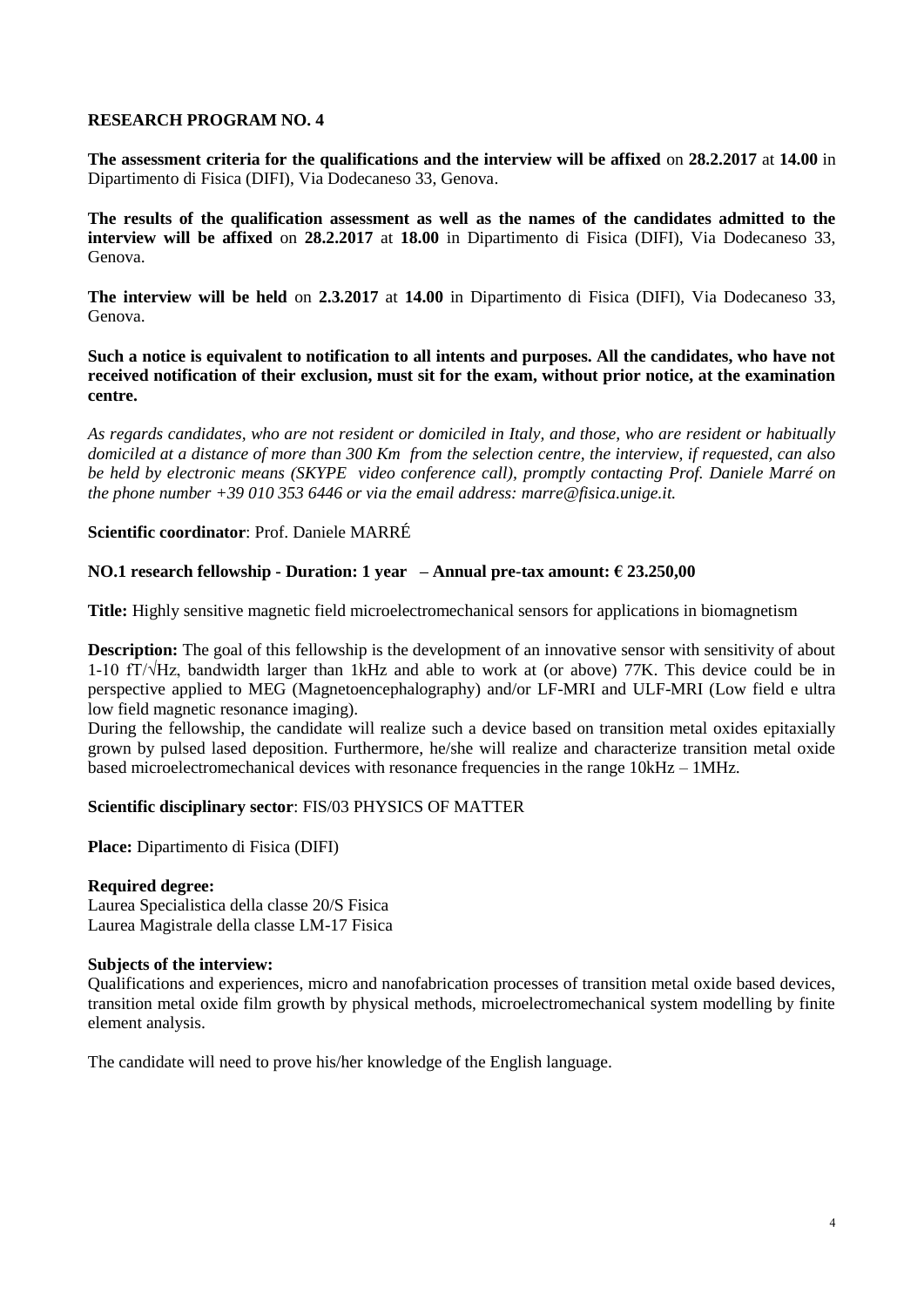# **SCIENTIFIC DISCIPLINARY AREA: CHEMISTRY**

#### **RESEARCH PROGRAM NO. 5**

**The assessment criteria for the qualifications and the interview will be affixed** on **1.3.2017** at **11.00** in Dipartimento di Chimica e Chimica Industriale (DCCI), Via Dodecaneso 31, Genova.

**The results of the qualification assessment as well as the names of the candidates admitted to the interview will be affixed** on **1.3.2017** at **15.00** in Dipartimento di Chimica e Chimica Industriale (DCCI), Via Dodecaneso 31, Genova.

**The interview will be held** on **2.3.2017** at **15.00** in Dipartimento di Chimica e Chimica Industriale (DCCI), Via Dodecaneso 31, Genova.

## **Such a notice is equivalent to notification to all intents and purposes. All the candidates, who have not received notification of their exclusion, must sit for the exam, without prior notice, at the examination centre.**

*As regards candidates, who are not resident or domiciled in Italy, and those, who are resident or habitually domiciled at a distance of more than 300 Km from the selection centre, the interview, if requested, can also be held by electronic means (SKYPE video conference call), promptly contacting Prof. Maurizio Ferretti on the phone number +39 347 480 6610 or via the email address: ferretti@chimica.unige.it.*

## **Scientific coordinator**: Prof. Maurizio FERRETTI

#### **NO.1 research fellowship - Duration: 1 year - Annual pre-tax amount: € 19.367,00**

**Title:** Study of degradation mechanisms in organic/inorganic structures by thermal and evolved gas analysis of functionalized nanoparticles.

**Description**: The project aims to study the degradation mechanisms of organic/inorganic structures in luminescent materials for solar concentrators and nanoparticles (NP) functionalized for environmental applications and drug delivery. In particular inorganic and hybrid luminescent perovskites, Au-NP functionalized with long-chain binders (for example, 1-dodecanthiol) and NP (Fe3O4-NPs) coated with organic compounds (MPTMS, APTES, PMA and PAA) will be studied. Similar studies will also carried out on-Fe3O4 NPs functionalized with more complex fluorofore molecules. Analyses will be conducted by an instrumentation that allows the thermal analysis and the determination of the molecules released from the sample.

## **Scientific disciplinary sector:** CHIM/02 PHYSICAL CHEMISTRY

**Place:** Dipartimento di Chimica e Chimica Industriale (DCCI)

## **Required degree:**

Dottorato di ricerca in Scienze e Tecnologie Chimiche

## **Subjects of the interview:**

- Methods of thermal analysis and analysis of evolved gases
- Mechanisms of degradation of organic / inorganic structures
- Nanoparticles functionalized for environmental applications and drug delivery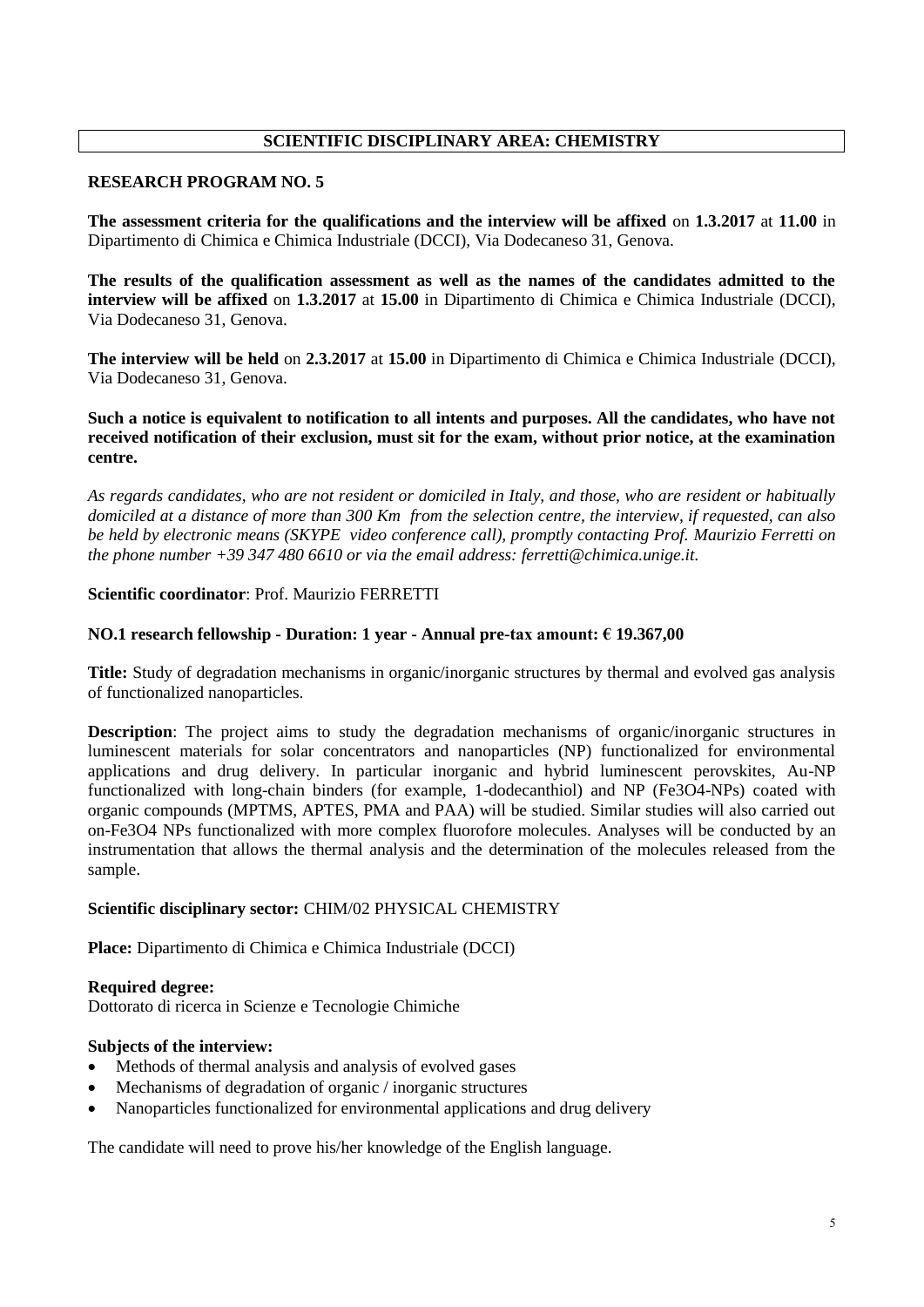# **SCIENTIFIC DISCIPLINARY AREA: EARTH SCIENCES**

# **RESEARCH PROGRAM NO. 6**

**The assessment criteria for the qualifications and the interview will be affixed** on **28.2.2017** at **09.30** in Dipartimento di Scienze della Terra dell'Ambiente e della Vita (DISTAV), Corso Europa 26, Genova.

**The results of the qualification assessment as well as the names of the candidates admitted to the interview will be affixed** on **28.2.2017** at **13.00** in Dipartimento di Scienze della Terra dell'Ambiente e della Vita (DISTAV), Corso Europa 26, Genova.

**The interview will be held** on **28.2.2017** at **15.00** in Dipartimento di Scienze della Terra dell'Ambiente e della Vita (DISTAV), Corso Europa 26, Genova.

**Such a notice is equivalent to notification to all intents and purposes. All the candidates, who have not received notification of their exclusion, must sit for the exam, without prior notice, at the examination centre.**

**Scientific coordinator**: Prof. Marco FIRPO

#### **NO.1 research fellowship - Duration: 1 year – Annual pre-tax amount: € 19.367,00**

**Title**: Geopedological map of Vernazza catchment (Cinque Terre National Park)

**Description:** The Project proposes to create a soil map of Vernazza catchment in the area of Cinque Terre National Park. Study and characterization of soils properties allow to realize derived maps for managerial use, such as attitude soil map for viticulture and olive groove, but Also maps of soil erodibility , soil organic carbon etc. The aim of the project is to provide a management tool for environmental planning of the National Park.

#### **Scientific disciplinary sector:** GEO/04 PHYSICAL GEOGRAPHY AND GEOMORPHOLOGY

**Place:** Dipartimento di Scienze della Terra dell'Ambiente e della Vita (DISTAV)

#### **Required degree:**

Dottorato di Ricerca in Scienze della Terra

## **Subjects of the interview**:

The study of soils and its properties, the survey of soils, soil maps, processing and computerization of data via G.I.S.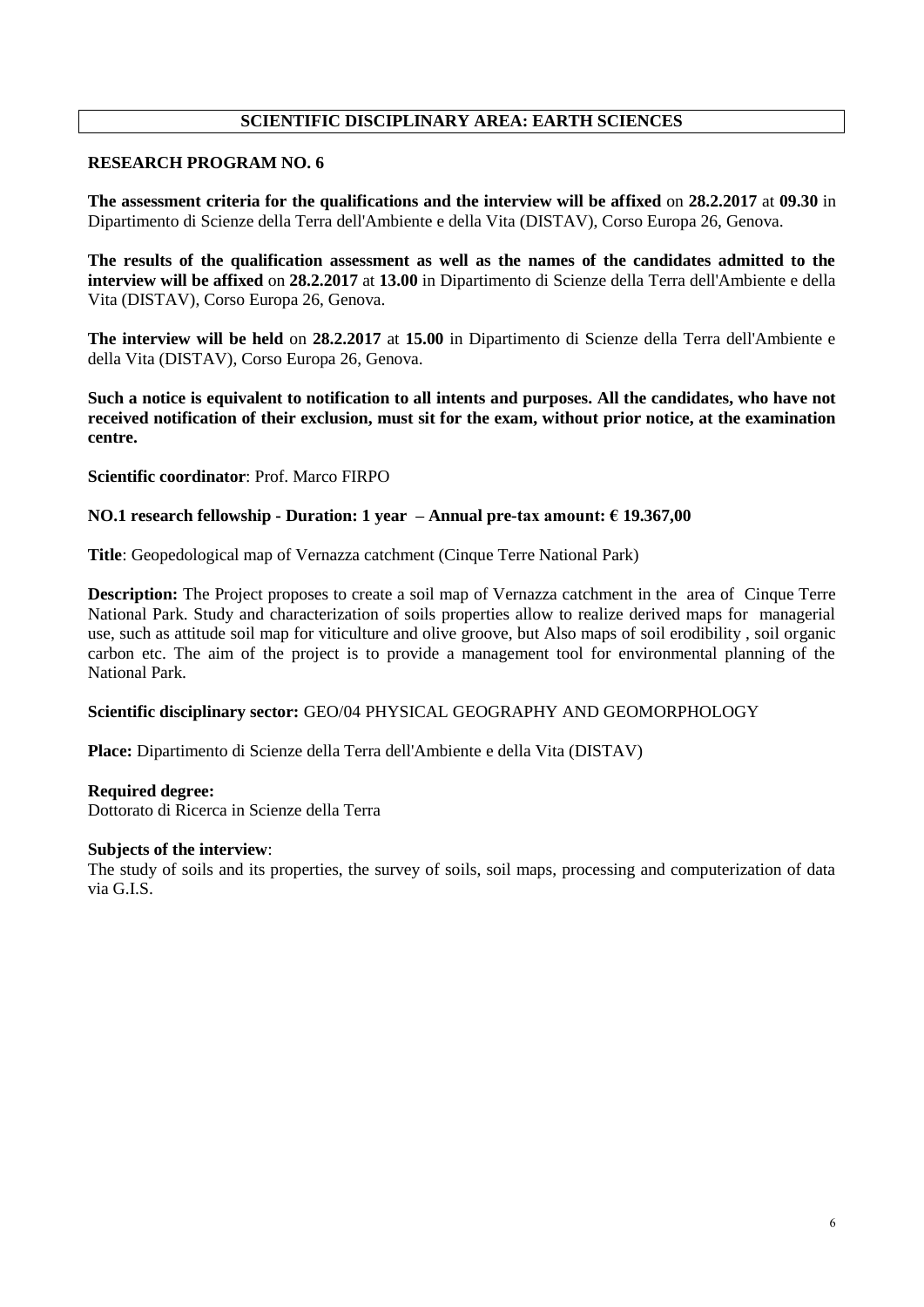**The assessment criteria for the qualifications and the interview will be affixed** on **1.3.2017** at **08.00** in Dipartimento di Ingegneria Civile, Chimica e Ambientale (DICCA), Via Montallegro 1, Genova.

**The results of the qualification assessment as well as the names of the candidates admitted to the interview will be affixed** on **1.3.2017** at **13.00** in Dipartimento di Ingegneria Civile, Chimica e Ambientale (DICCA), Via Montallegro 1, Genova.

**The interview will be held** on **1.3.2017** at **15.00** in Dipartimento di Ingegneria Civile, Chimica e Ambientale (DICCA), Via Montallegro 1, Genova.

**Such a notice is equivalent to notification to all intents and purposes. All the candidates, who have not received notification of their exclusion, must sit for the exam, without prior notice, at the examination centre.**

**Scientific coordinator**: Prof. Massimiliano BURLANDO

#### **NO.1 research fellowship - Duration: 1 year – Annual pre-tax amount: € 23.250.00**

**Title**: The wind forecast in urban and port areas

**Description:** The medium-term (+72 h) wind forecast, carried out in the context of the projects "Wind and Ports" and "Wind, Ports and Sea", is based on the use of prognostic numerical models, initialized by means of the analyses of the Global Forecast System. The wind monitoring network of the ports of the Northern Tyrrhenian Sea is an important opportunity to improve these predictions using measurements recorded at the local scale. In the context of the Project "Wind monitoring, simulation and forecast for the smart management and safety of port, urban and territorial systems" financed by Compagnia di San Paolo, it is required a study aimed at creating a data assimilation system coupled to the WRF meteorological model for the wind forecast over urban and port areas of the Livorno City.

# **Scientific disciplinary sector:** GEO/12 OCEANOGRAPHY AND PHYSICS OF THE ATMOSPHERE

**Place:** Dipartimento di Ingegneria Civile, Chimica e Ambientale (DICCA)

## **Required degree:**

Laurea V.O. in Fisica o Scienze Ambientali

Laurea Specialistica delle classi 20/S Fisica, 50/S Modellistica matematico-fisica per l'ingegneria, 66/S Scienze dell'universo o 82/S Scienze e tecnologie per l'ambiente e il territorio

Laurea Magistrale delle classe LM-17 Fisica, LM-44 Modellistica matematico-fisica per l'ingegneria, LM-58 Scienze dell'universo o LM-75 Scienze e tecnologie per l'ambiente e il territorio

## **Subjects of the interview**:

Meteorological and mass-conservation models. Analysis and management of large anemometric databases and post-processing of LiDAR measurements. Fundamentals of atmospheric physics and wind engineering.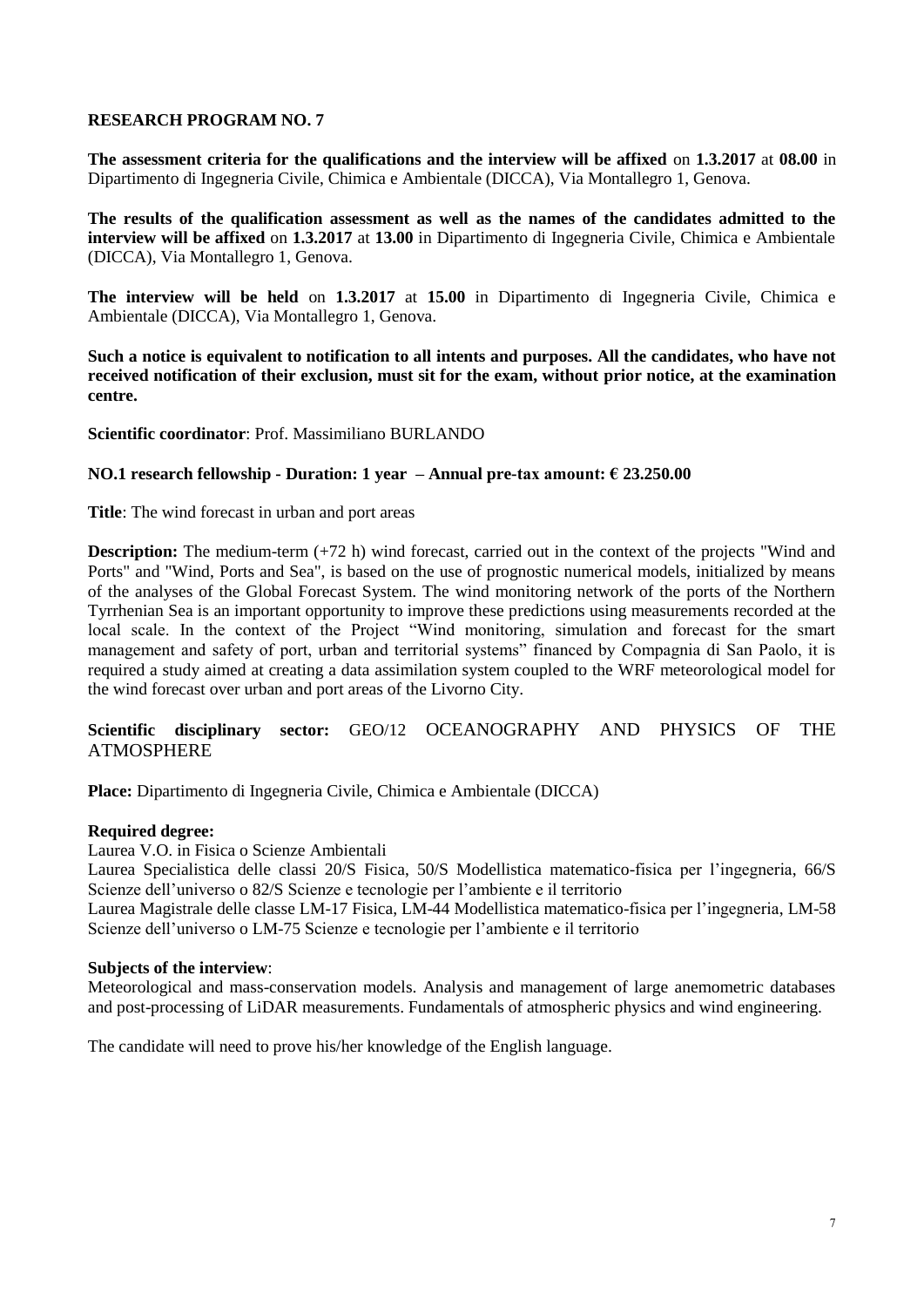# **SCIENTIFIC DISCIPLINARY AREA: BIOLOGY**

#### **RESEARCH PROGRAM NO. 8**

**The assessment criteria for the qualifications and the interview will be affixed** on **2.3.2017** at **09.00** in Dipartimento di Scienze della Terra, dell'Ambiente e della Vita (DISTAV), Sala di Lettura V, Piano Palazzo delle Scienze, Corso Europa 26, Genova.

**The results of the qualification assessment as well as the names of the candidates admitted to the interview will be affixed** on **2.3.2017** at **12.30** in Dipartimento di Scienze della Terra, dell'Ambiente e della Vita (DISTAV), Sala di Lettura V, Piano Palazzo delle Scienze, Corso Europa 26, Genova.

**The interview will be held** on **2.3.2017** at **14.30** in Dipartimento di Scienze della Terra, dell'Ambiente e della Vita (DISTAV), Sala di Lettura V Piano. Palazzo delle Scienze, Corso Europa 26, Genova.

## **Such a notice is equivalent to notification to all intents and purposes. All the candidates, who have not received notification of their exclusion, must sit for the exam, without prior notice, at the examination centre.**

**Scientific coordinator**: Prof.ssa Laura CANESI

## **NO.1 research fellowship - Duration: 1 year – Annual pre-tax amount: € 19.367.00**

**Title:** Role of autophagic processes in the immune response of the marine bivalve *Mytilus*

**Description**: The project is aimed at understanding the basic mechanisms of autophagy in the immune cells of the marine bivalve *Mytilus galloprovincialis* and the possible modulation of autophagic processes by bacterial infection. Experiments will be carried out in vitro on isolated hemocytes, utilizing specific pharmacological inducers/inhibitors and markers of autophagic processes, according to the most recent guidelines to evaluate autophagy in eukaryotic cells. The possible induction of autophagy by bacteria of the Vibrio genus will be investigated in infection experiments with different vibrio species and strains potentially pathogenic for aquacultured bivalve species.

#### **Scientific disciplinary sector:** BIO/09 PHYSIOLOGY

**Place:** Dipartimento di Scienze della terra, dell'ambiente e della vita (DISTAV)

#### **Required degree:**

Dottorato di ricerca in Scienze Ambientali (Scienza del Mare)

#### **Subjects of the interview**:

The immune system of bivalve molluscs, evaluation of functional and molecular responses in mussel hemocytes, responses of marine bivalves to bacterial infection, in particular to vibrio pathogens of aquacultured bivalves, basis of autophagy in invertebrates.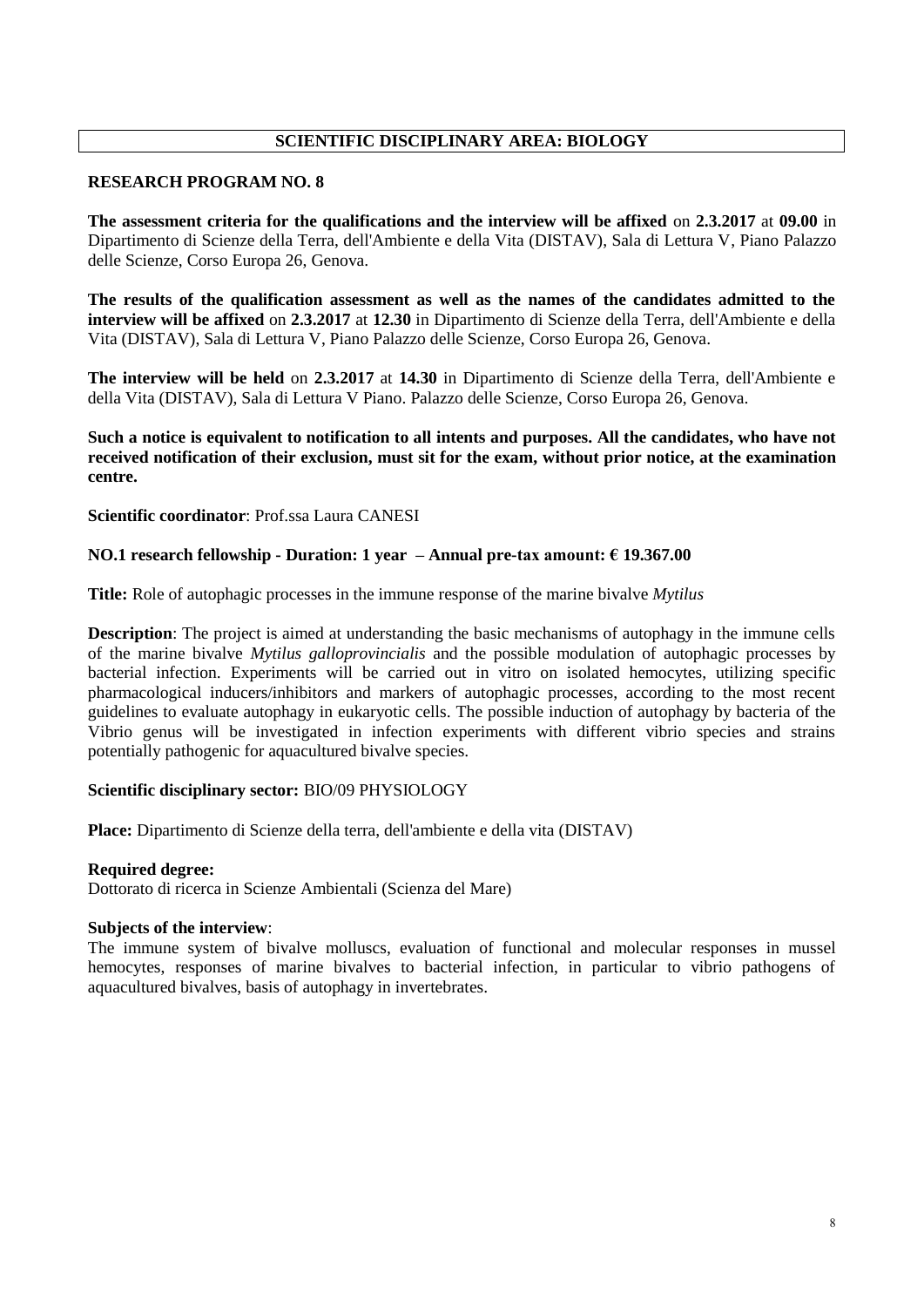# **SCIENTIFIC DISCIPLINARY AREA: MEDICINE**

### **RESEARCH PROGRAM NO. 9**

**The assessment criteria for the qualifications and the interview will be affixed** on **28.2.2017** at **10.00** in Dipartimento di Scienze della Salute (DISSAL), sezione di Biostatistica, Via A. Pastore 1, Genova

**The results of the qualification assessment as well as the names of the candidates admitted to the interview will be affixed** on **28.2.2017** at **14.00** in Dipartimento di Scienze della Salute (DISSAL), sezione di Biostatistica, Via A. Pastore 1, Genova

**The interview will be held** on **28.2.2017** at **15.00** in Dipartimento di Scienze della Salute (DISSAL), sezione di Biostatistica, Via A. Pastore 1, Genova

**Such a notice is equivalent to notification to all intents and purposes. All the candidates, who have not received notification of their exclusion, must sit for the exam, without prior notice, at the examination centre.**

**Scientific coordinator**: Prof.ssa Francesca LANTIERI

#### **NO.1 research fellowship - Duration: 1 year – Annual pre-tax amount: € 19.367,00**

**Title:** Search of genetic variants involved in susceptibility to enterocolitis in patients suffering from Hirschsprung disease.

**Description:** Hirschsprung's disease (HSCR) is a congenital malformation of the intestine that leads to constipation. The most serious and common complication is enterocolitis. This susceptibility has led us to search for genetic risk factors through sequencing of the exomes of 12 patients HSCR with enterocolitis associated and 12 without. These results need to be analyzed. The most promising variants as candidates for enterocolitis must be confirmed by conventional methods, analyzed also in the parents and possibly evaluated in a larger panel of patients. The most convincing biological candidates will also meet functional testing in silico and in vitro.

## **Scientific disciplinary sector:** MED/01 MEDICAL STATISTICS

**Place:** Dipartimento di Scienze della salute (DISSAL)

#### **Required degree:**

Laurea Specialistica della classe 6/S Biologia Laurea Magistrale della classe LM-6 Biologia

#### **Subjects of the interview**:

"Screening" of genetic variants, genetic association and functional tests of variants.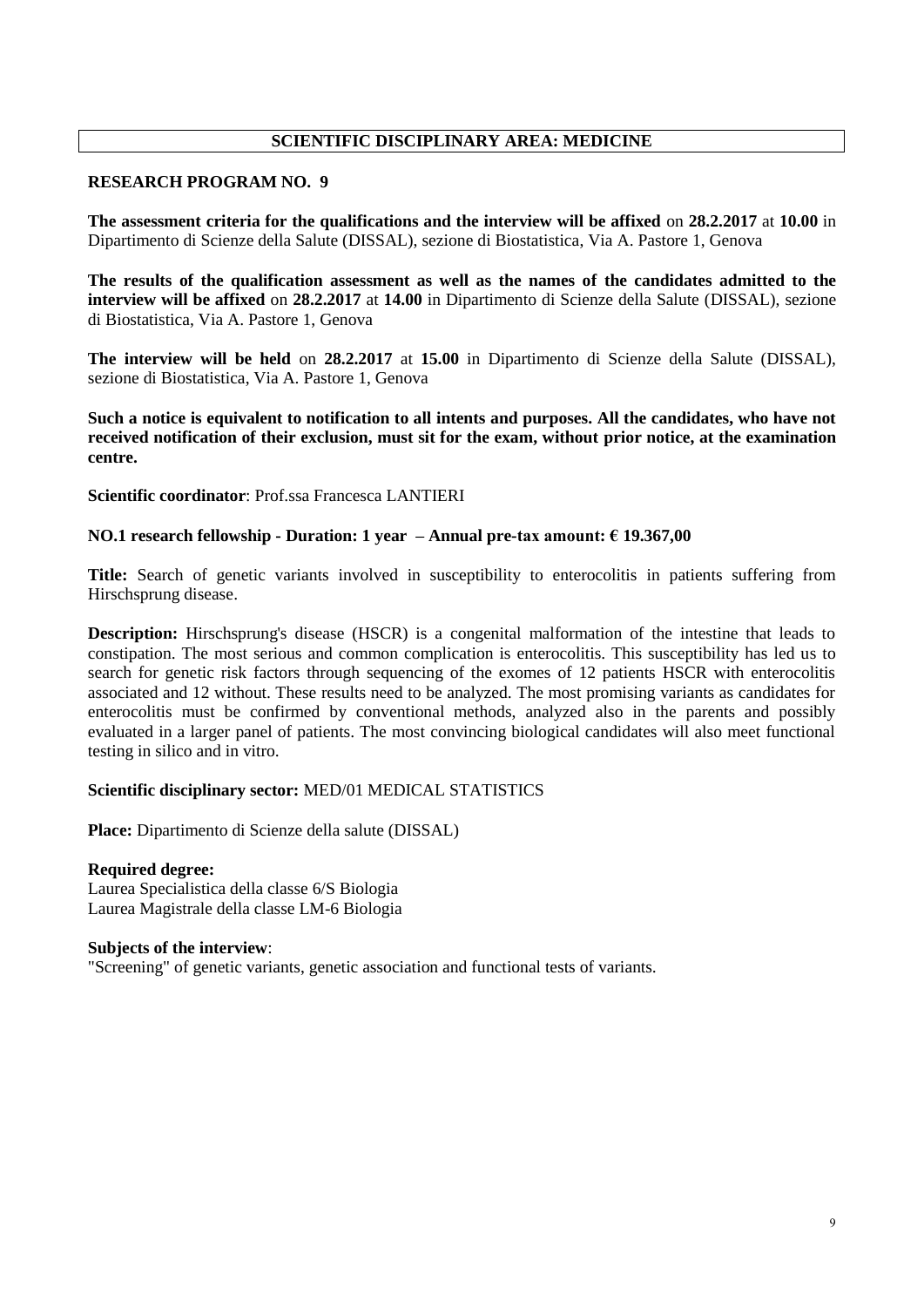**The assessment criteria for the qualifications and the interview will be affixed** on **1.3.2017** at **9.00** in Dipartimento di Neuroscienze, Riabilitazione, Oftalmologia, Genetica e Scienze Materno-Infantili (DINOGMI) - Clinica Neurologica, Largo Daneo 3, Genova.

**The results of the qualification assessment as well as the names of the candidates admitted to the interview will be affixed** on **1.3.2017** at **12.00** in Dipartimento di Neuroscienze, Riabilitazione, Oftalmologia, Genetica e Scienze Materno-Infantili (DINOGMI) - Clinica Neurologica, Largo Daneo 3, Genova.

**The interview will be held** on **1.3.2017** at **13.00** in Dipartimento di Neuroscienze, Riabilitazione, Oftalmologia, Genetica e Scienze Materno-Infantili (DINOGMI) - Clinica Neurologica, Largo Daneo 3, Genova.

**Such a notice is equivalent to notification to all intents and purposes. All the candidates, who have not received notification of their exclusion, must sit for the exam, without prior notice, at the examination centre.**

**Scientific coordinator**: Prof. Giovanni Luigi MANCARDI

#### **NO.1 research fellowship - Duration: 1 year – Annual pre-tax amount: € 23.250,00**

**Title**: Drug survellillance of medications for multiple sclerosis.

**Description:** This is an AIFA (Agenzia Italiana del Farmaco) project involving 4 italian regions, Sicily, Campania, Sardinia and Liguria. The target is the drug surveillance of the medications for multiple sclerosis, reporting the adverse reactions of fisrt and second lines therapies, the differences between the various routes of administration the actions undertaken in order to face the adverse reactions. Demographic and clinical data of the involved patients as well as all the information on the adverse reactions will be collected.

#### **Scientific disciplinary sector:** MED/26 NEUROLOGY

**Place:** Dipartimento di Neuroscienze, Riabilitazione, Oftalmologia, Genetica e Scienze Materno-Infantili (DINOGMI)

#### **Required degree:**

Specializzazione in Neurologia with adequate scientific production resulting from scientific articles in journals with impact factor and presentations at scientific congresses.

#### **Subjects of the interview**:

Efficacy and safety of treatments for multiple sclerosis.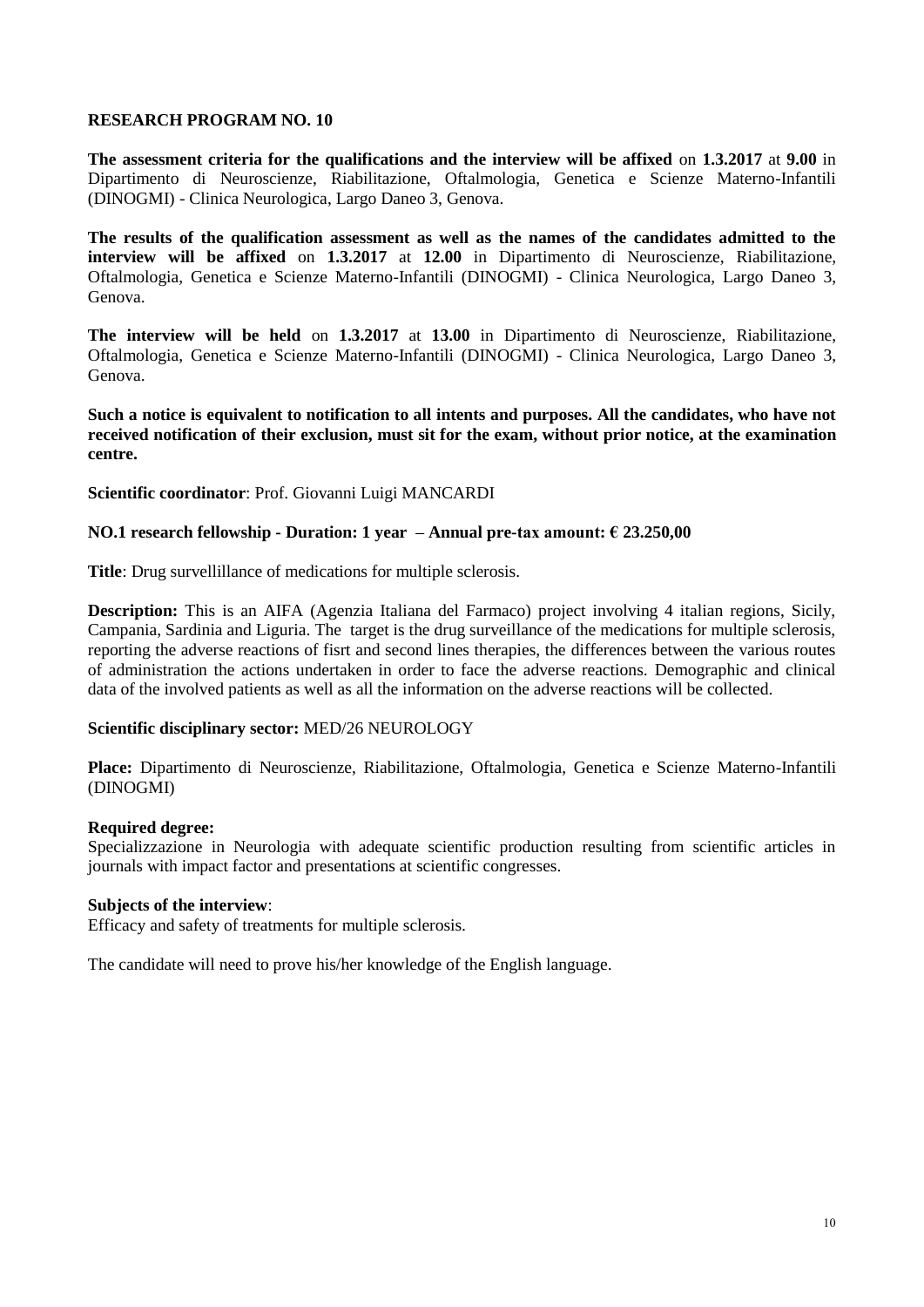**The assessment criteria for the qualifications and the interview will be affixed** on **1.3.2017** at **9.30** in Campus Universitario di Savona, uffici CENS, palazzina Lagorio, Via Magliotto 2, Savona.

**The results of the qualification assessment as well as the names of the candidates admitted to the interview will be affixed** on **1.3.2017** at **12.45** in Campus Universitario di Savona, uffici CENS, palazzina Lagorio, Via Magliotto 2, Savona.

**The interview will be held** on **1.3.2017** at **14.00** in Campus Universitario di Savona, uffici CENS, palazzina Lagorio, Via Magliotto 2, Savona.

**Such a notice is equivalent to notification to all intents and purposes. All the candidates, who have not received notification of their exclusion, must sit for the exam, without prior notice, at the examination centre.**

**Scientific coordinator**: Prof. Marco TESTA

## **NO.1 research fellowship - Duration: 1 year – Annual pre-tax amount: € 19.367,00**

**Title**: Development and validation of a system for monitoring the shoulder mobility.

**Description**: Object of this study is the realization of a system, based on inertial sensors (MEMS) that can monitor the 3D movements of the shoulder.

The system should allow to follow the rehabilitation of a patient during his daily activities, giving a real time feedback about the correctness of his movements and a summary of the quantity of motion performed during the day. The project will be organized into the following main tasks:

- definition of the system requirements
- study of the applicable technologies
- evaluation of the MEMS sensors limits and possible compensatory strategies
- system development
- realization and validation of the first prototype on a sample of healthy subjects
- design of a first clinical trial on a sample of pathological subjects

**Scientific disciplinary sector:** MED/48 NEUROPSYCHIATRIC AND REHABILITATION NURSING **SCIENCES** 

**Place:** Dipartimento di Neuroscienze, Riabilitazione, Oftalmologia, Genetica e Scienze Materno-Infantili (DINOGMI)

#### **Required degree:**

Dottorato di ricerca in Fisica

## **Subjects of the interview**:

Modeling of physical phenomena and development of algorithms for their description, software development processes, technology transfer toward medical fields, biomechanics of the shoulder.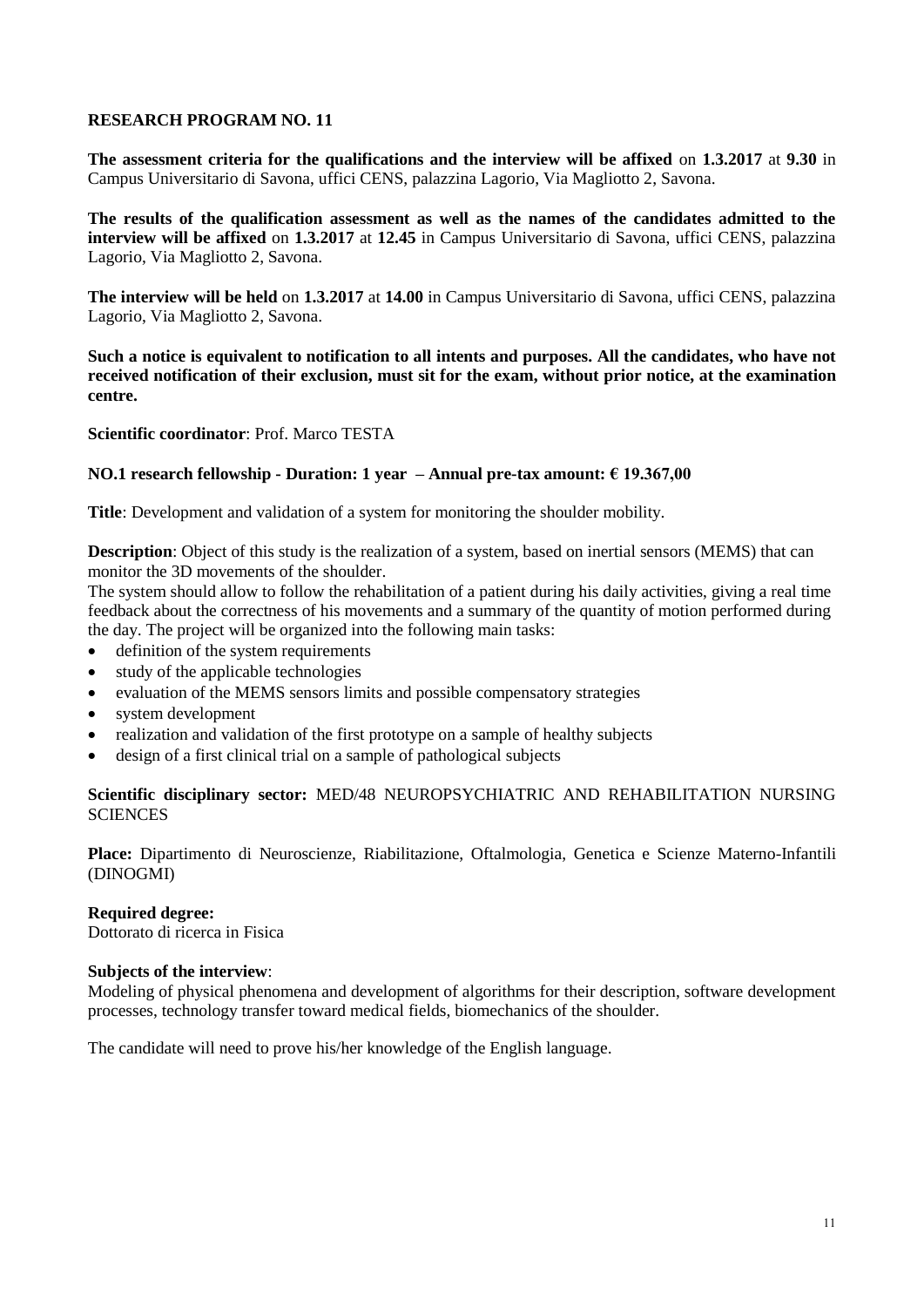# **SCIENTIFIC DISCIPLINARY AREA: CIVIL ENGINEERING AND ARCHITECTURE**

#### **RESEARCH PROGRAM NO. 12**

**The assessment criteria for the qualifications and the interview will be affixed** on **1.3.2017** at **10.00** in Dipartimento di Ingegneria Civile, Chimica e Ambientale (DICCA), Via Montallegro 1, Genova.

**The results of the qualification assessment as well as the names of the candidates admitted to the interview will be affixed** on **1.3.2017** at **13.00** in Dipartimento di Ingegneria Civile, Chimica e Ambientale (DICCA), Via Montallegro 1, Genova.

**The interview will be held** on **1.3.2017** at **14.30** in Dipartimento di Ingegneria Civile, Chimica e Ambientale (DICCA), Via Montallegro 1, Genova.

## **Such a notice is equivalent to notification to all intents and purposes. All the candidates, who have not received notification of their exclusion, must sit for the exam, without prior notice, at the examination centre.**

*As regards candidates, who are not resident or domiciled in Italy, and those, who are resident or habitually domiciled at a distance of more than 300 Km from the selection centre, the interview, if requested, can also be held by electronic means (SKYPE video conference call), promptly contacting Prof.ssa Chiara Calderini on the phone number +39 342 977 8054 or via the email address: chiara.calderini@unige.it.*

#### **Scientific coordinator**: Prof.ssa Chiara CALDERINI

#### **NO.1 research fellowship - Duration: 2 year – Annual pre-tax amount: € 19.367,00**

**Title:** Structural response of historic masonry buildings to water-soil interaction related threats: numerical/experimental analyses and definition of damage indices.

**Description:** The research will mainly focus on the study of the structural response of monumental buildings subjected to water-soil interaction related threats and on the definition of mechanical damage indices and thresholds via the use of numerical and experimental analyses. Damage indices and thresholds will be defined with reference to suitable limit states, taking into account safety, conservation and economic issues, and will support the design of optimized structural and geotechnical monitoring strategies. The research will be mainly oriented to vaulted and arch monumental structures, for which very little research has been done with reference to water-soil interaction related threats. The research will be carried out within the project PRIN 2015 "Protecting the Cultural Heritage from water-soil interaction related threats" (national coordinator: Prof. R. Landolfo).

#### **Scientific disciplinary sector**: ICAR/09 STRUCTURAL ENGINEERING

**Place:** Dipartimento di Ingegneria Civile, Chimica e Ambientale (DICCA)

#### **Required degree:**

Laurea Magistrale della classe LM-23 Ingegneria civile o LM4 Architettura e ingegneria edile-architettura.

#### **Subjects of the interview:**

Structural mechanics, Modelling and analysis of historic masonry structures, Protection of monumental building from natural hazards.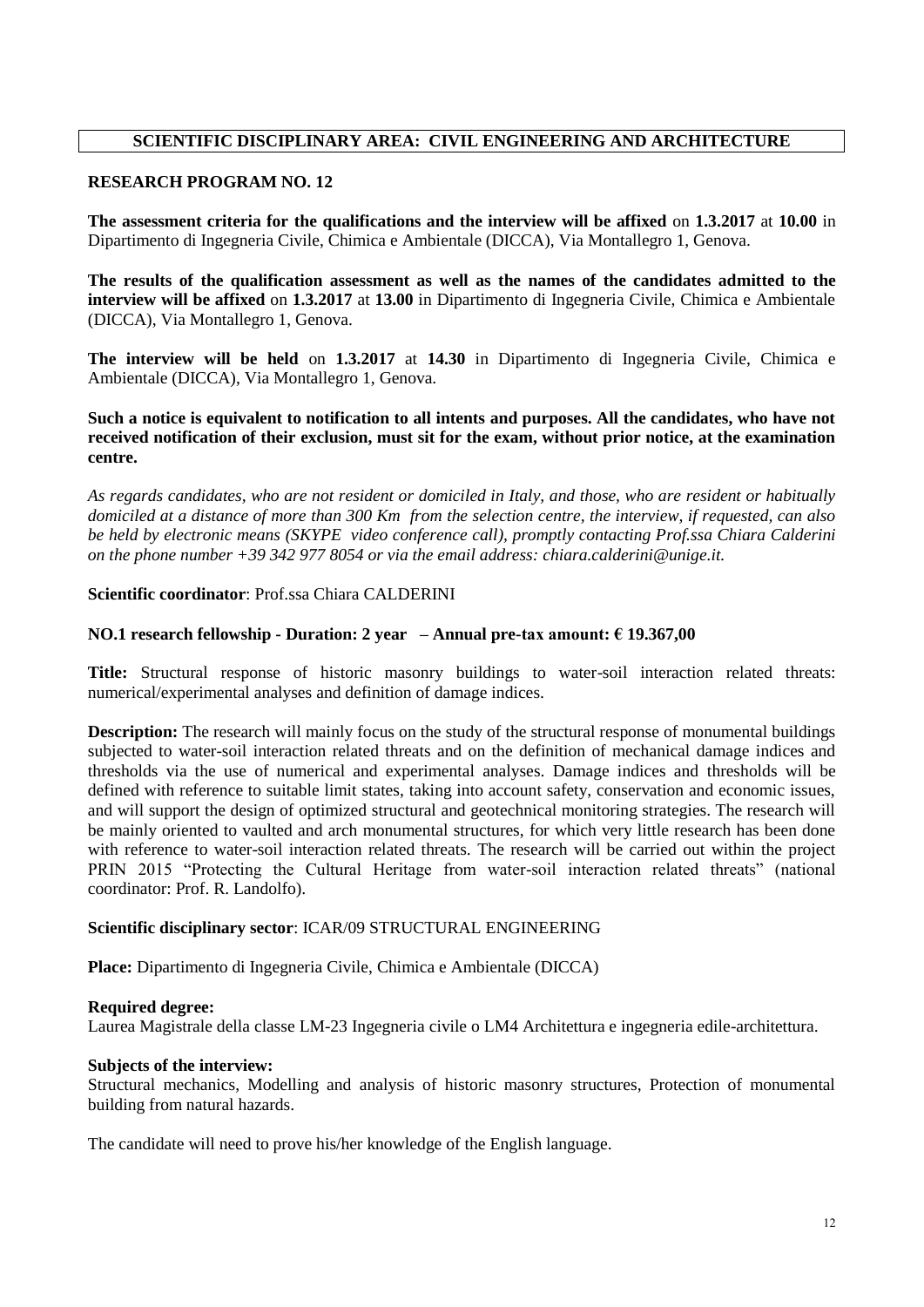# **SCIENTIFIC DISCIPLINARY AREA: INDUSTRIAL AND INFORMATION ENGINEERING**

# **RESEARCH PROGRAM NO. 13**

**The assessment criteria for the qualifications and the interview will be affixed** on **3.3.2017** at **8.45** in Dipartimento di ingegneria navale, elettrica, elettronica e delle telecomunicazioni (DITEN), via Montallegro 1 – Scuola Politecnica, Genova

**The results of the qualification assessment as well as the names of the candidates admitted to the interview will be affixed** on **3.3.2017** at **11.45** in Dipartimento di ingegneria navale, elettrica, elettronica e delle telecomunicazioni (DITEN), via Montallegro 1 – Scuola Politecnica, Genova

**The interview will be held** on **3.3.2017** at **12.00** in Dipartimento di ingegneria navale, elettrica, elettronica e delle telecomunicazioni (DITEN), via Montallegro 1 – Scuola Politecnica, Genova

**Such a notice is equivalent to notification to all intents and purposes. All the candidates, who have not received notification of their exclusion, must sit for the exam, without prior notice, at the examination centre.**

**Scientific coordinator:** Prof.ssa Paola GUALENI

# **NO.1 research fellowship - Duration: 1 year – Annual pre-tax amount: € 19.367,00**

**Title**: Innovative design methodology for integration of an energy distributed system on board passenger ships.

**Description:** The aim of the activity is to develop an innovative design methodology for the preliminary design phase of a cruise ship of medium/large size. Specific attention will be paid to the energy issues on board looking for a superior performance in terms of safety, environmental protection and energy efficiency. The target is to overcome the traditional concept of power generation based on large diesel gen-sets and to use a superior number of power generation units (but of a smaller size), suitably distributed on board. Number, typology and size of the generation units will be defined in relation with aspects of zonal independence, electrical load, weights, volumes, auxiliaries. In this perspective, fuel cells technology will be particularly taken into account. A fundamental aspect will be the study of possible criticalities due to constraints related with flag and classification societies safety rules. After selection of generation units and their auxiliaries, the proper integration with the ship arrangement plan will be studied with special attention not to compromise the most important areas form the commercial point of view. In this activity also a superior ship survivability in case of flooding or fire will be pursued.

## **Scientific disciplinary sector:** ING-IND/01 NAVAL ARCHITECTURE

**Place:** Dipartimento di Ingegneria Navale, Elettrica, Elettronica e delle Telecomunicazioni (DITEN)

## **Required degree:**

Laurea V.O. in Ingegneria Navale Laurea Specialistica della classe 37/S Ingegneria Navale Laurea Magistrale della classe LM-34 Ingegneria Navale

## **Subjects of the interview:**

Passenger ship design, safety rules in the maritime field, ship energy efficiency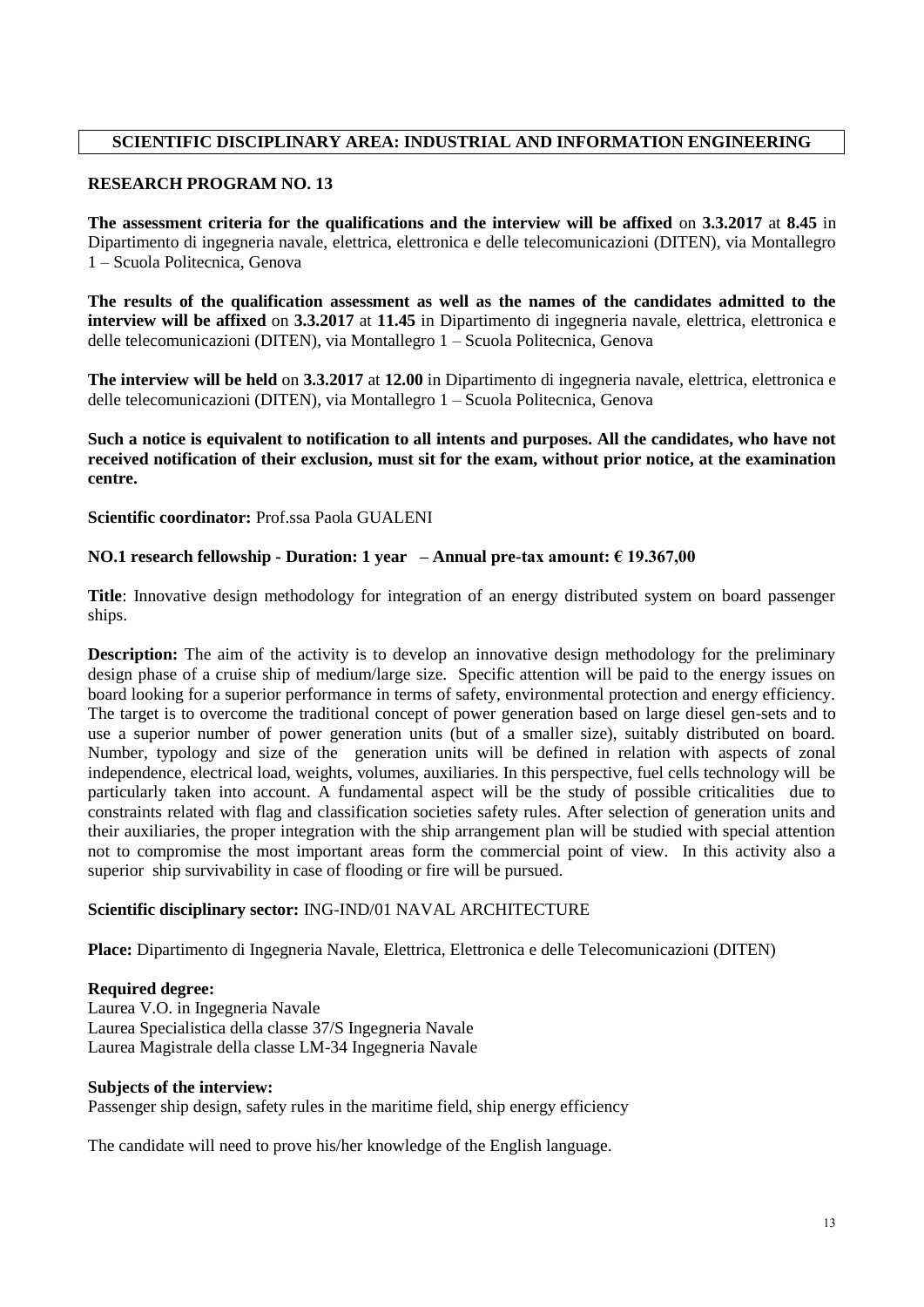**The assessment criteria for the qualifications and the interview will be affixed** on **1.3.2017** at **9.00** in Dipartimento di Ingegneria meccanica, energetica, gestionale e dei trasporti (DIME), Via Opera Pia, 15 (piano terra, Aula Biblioteca), Genova

**The results of the qualification assessment as well as the names of the candidates admitted to the interview will be affixed** on **1.3.2017** at **12.00** in Dipartimento di Ingegneria meccanica, energetica, gestionale e dei trasporti (DIME), Via Opera Pia, 15 (piano terra, Aula Biblioteca), Genova

**The interview will be held** on **1.3.2017** at **14.00** in Dipartimento di Ingegneria meccanica, energetica, gestionale e dei trasporti (DIME), Via Opera Pia, 15 (piano terra, Aula Biblioteca), Genova

**Such a notice is equivalent to notification to all intents and purposes. All the candidates, who have not received notification of their exclusion, must sit for the exam, without prior notice, at the examination centre.**

*As regards candidates, who are not resident or domiciled in Italy, and those, who are resident or habitually domiciled at a distance of more than 300 Km from the selection centre, the interview, if requested, can also be held by electronic means (SKYPE video conference call), promptly contacting Prof. Roberto Revetria on the phone number +39 320 7982156 or via the email address: roberto.revetria@unige.it.*

**Scientific coordinator:** Prof. Roberto REVETRIA

#### **NO.1 research fellowship - Duration: 1 year – Annual pre-tax amount: € 19.367,00**

**Title**: Development activities of a quality suitable to operate an Ansaldo Energia group consisting of more international companies.

**Description:** Develop innovative methodologies useful to support the development of a group of companies operating in the field of international plant with special reference to the energy sector. Apply techniques of Project Management, Change Management, Business Process Reengineering, Six Sigma, TQM, CRM orienting them to the development of a quality level for Ansaldo Energia. Implement and maintain quality management systems with special reference to Customer Satisfaction and HSE aspects.

## **Scientific disciplinary sector:** ING-IND/17 INDUSTRIAL MECHANICAL PLANTS

**Place:** Dipartimento di Ingegneria meccanica, energetica, gestionale e dei trasporti (DIME)

#### **Required degree:**

Laurea Magistrale della classe LM-33 Ingegneria Meccanica

### **Subjects of the interview:**

Project Management, Change Management, Business Process Reengineering, Six Sigma, TQM, CRM, Statistical Analysis techniques, Modeling elements of decisions with ANP and AHP, international standard HSE aspects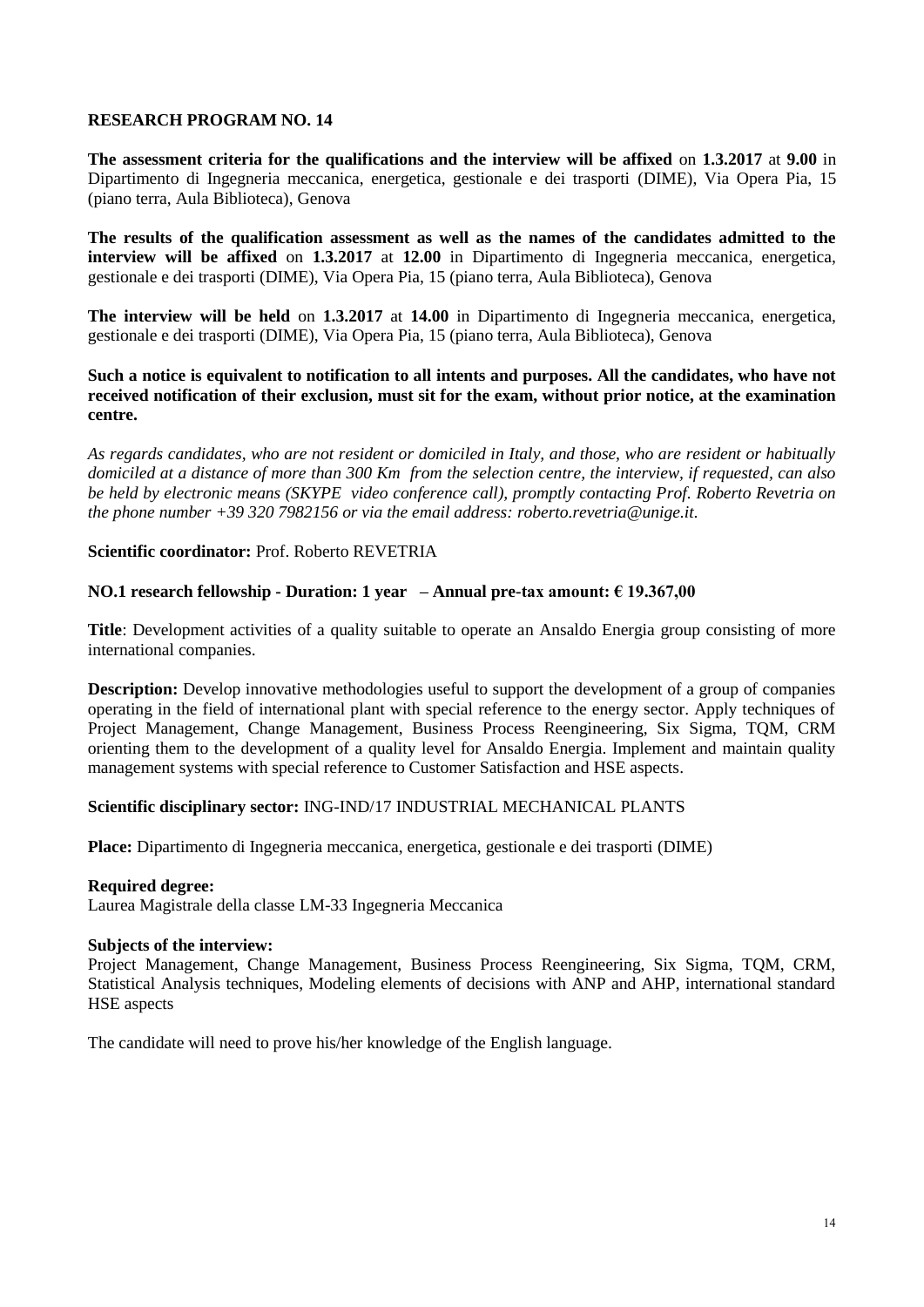**The assessment criteria for the qualifications and the interview will be affixed** on **01.03.2017** at **9:30** in Dipartimento di ingegneria navale, elettrica, elettronica e delle telecomunicazioni (DITEN), Via Opera Pia 11 A, Genova

**The results of the qualification assessment as well as the names of the candidates admitted to the interview will be affixed** on **01.03.2017** at **12:30** in Dipartimento di ingegneria navale, elettrica, elettronica e delle telecomunicazioni (DITEN), Via Opera Pia 11 A, Genova

**The interview will be held** on **01.03.2017** at **14:30** in Dipartimento di ingegneria navale, elettrica, elettronica e delle telecomunicazioni (DITEN), Via Opera Pia 11 A, Genova

**Such a notice is equivalent to notification to all intents and purposes. All the candidates, who have not received notification of their exclusion, must sit for the exam, without prior notice, at the examination centre.**

**Scientific coordinator:** Prof. Federico SILVESTRO

#### **NO.1 research fellowship - Duration: 1 year – Annual pre-tax amount: € 19.367,00**

**Title**: Study and development of models for distributed generation on board ship.

**Description:** The topic of the research concerns the definition and development of a distributed generation solution for the electrical distribution on board.

The electrical network must be modeled and simulated in a suitable computing environment to be chosen during the research. The different electric balance (EPLA) solutions will be modeled with also a zonal approach taking into account storage systems.

#### **Scientific disciplinary sector:** ING-IND/33 ELECTRICAL POWER SYSTEMS

**Place:** Dipartimento di ingegneria navale, elettrica, elettronica e delle telecomunicazioni (DITEN)

#### **Required degree:**

Laurea Magistrale della classe LM-34 Ingegneria Navale Laurea Magistrale della classe LM-28 Ingegneria Elettrica

#### **Subjects of the interview:**

Methodological aspects for the modeling of marine processes; sw tools for modeling and multivariable optimization algorithms; EPLA (Electric Power Load Analysis); modeling of generation systems for on board electric systems.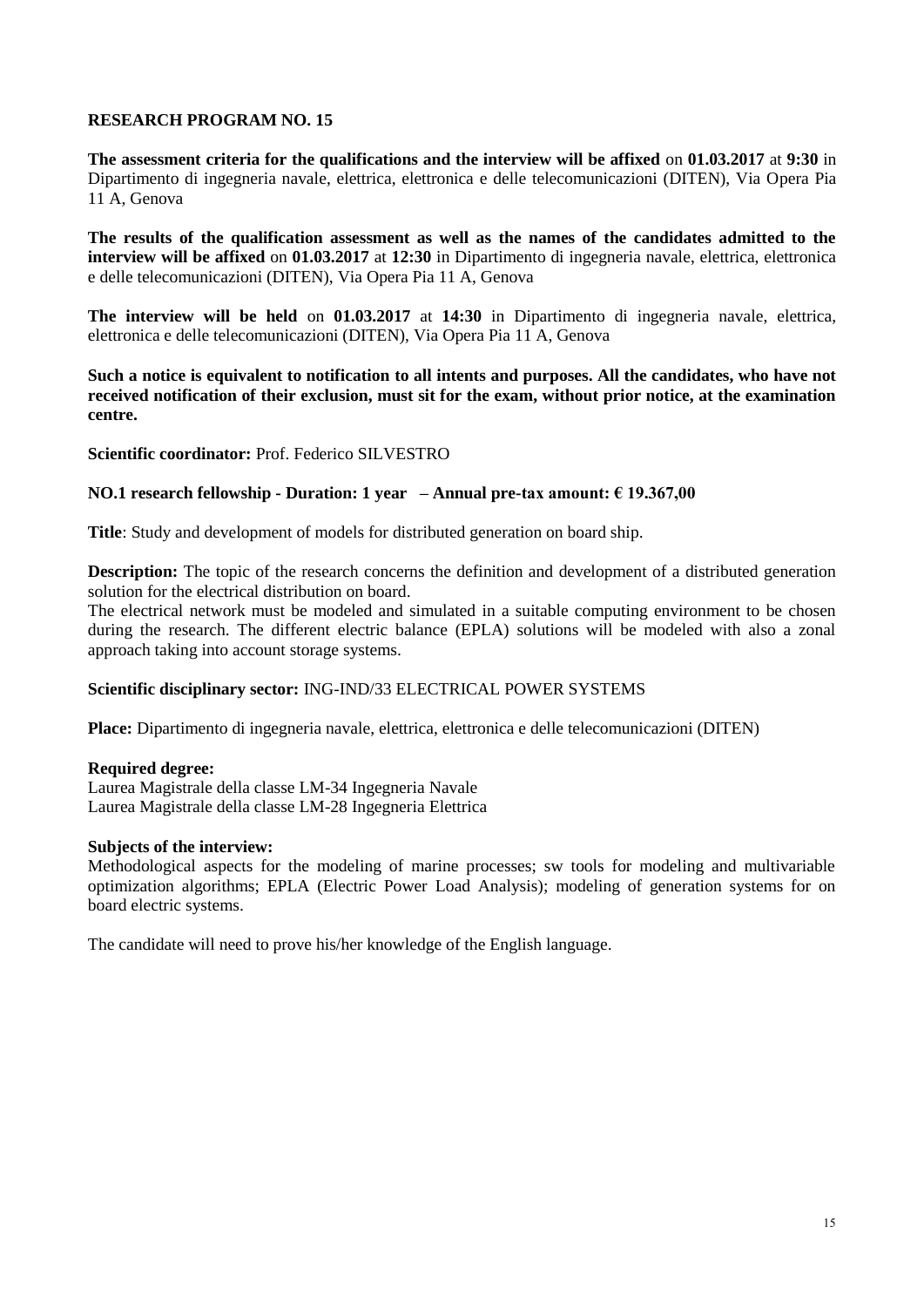**The assessment criteria for the qualifications and the interview will be affixed** on **28.02.2017** at **12:00** in Dipartimento di ingegneria navale, elettrica, elettronica e delle telecomunicazioni (DITEN), Via Opera Pia 11 A, Genova

**The results of the qualification assessment as well as the names of the candidates admitted to the interview will be affixed** on **01.03.2017** at **12:00** in Dipartimento di ingegneria navale, elettrica, elettronica e delle telecomunicazioni (DITEN), Via Opera Pia 11 A, Genova

**The interview will be held** on **02.03.2017** at **10:00** in Dipartimento di ingegneria navale, elettrica, elettronica e delle telecomunicazioni (DITEN), Via Opera Pia 11 A, Genova

**Such a notice is equivalent to notification to all intents and purposes. All the candidates, who have not received notification of their exclusion, must sit for the exam, without prior notice, at the examination centre.**

*As regards candidates, who are not resident or domiciled in Italy, and those, who are resident or habitually domiciled at a distance of more than 300 Km from the selection centre, the interview, if requested, can also be held by electronic means (SKYPE video conference call), promptly contacting Prof. Daniele Caviglia on the phone number +39 348 3053881 or via the email address: daniele.caviglia@unige.it*

**Scientific coordinator:** Prof. Daniele CAVIGLIA

## **NO.1 research fellowship - Duration: 1 year – Annual pre-tax amount: € 19.367,00**

**Title**: Microelectronics interface circuits and power management for sensors in IoT systems.

**Description:** Some of the most critical circuits of IoT (Internet of Things) devices and systems are the circuit interface to the on field sensors and the power management circuit. The interface to the sensors must be versatile and must feature a very low power consumption in order to achieve a high battery life time. The power management circuit optimizes operations and timing to keep low the overall power consumption and to not affect system operation. The power management circuit effectively uses energy harvesting devices. The microelectronic implementation optimizes size, power consumption and system performance.

## **Scientific disciplinary sector:** ING-INF/01 ELECTRONICS

**Place:** Dipartimento di ingegneria navale, elettrica, elettronica e delle telecomunicazioni (DITEN)

#### **Required degree:**

Laurea V.O. in Ingegneria Elettrica o Elettronica o Biomedica o delle Telecomunicazioni o Fisica Laurea Specialistica della classe 30/S Ingegneria delle Telecomunicazioni, 31/S Ingegneria Elettrica, 32/S Ingegneria Elettronica, 26/S Ingegneria Biomedica, 20/S Fisica

Laurea Magistrale delle classi LM-27 Ingegneria delle Telecomunicazioni, LM-28 Ingegneria Elettrica, LM-29 Ingegneria Elettronica, LM-21 Ingegneria Biomedica, LM-17 Fisica

#### **Subjects of the interview:**

- Microelectronic circuits
- Sensors interface circuits
- IoT systems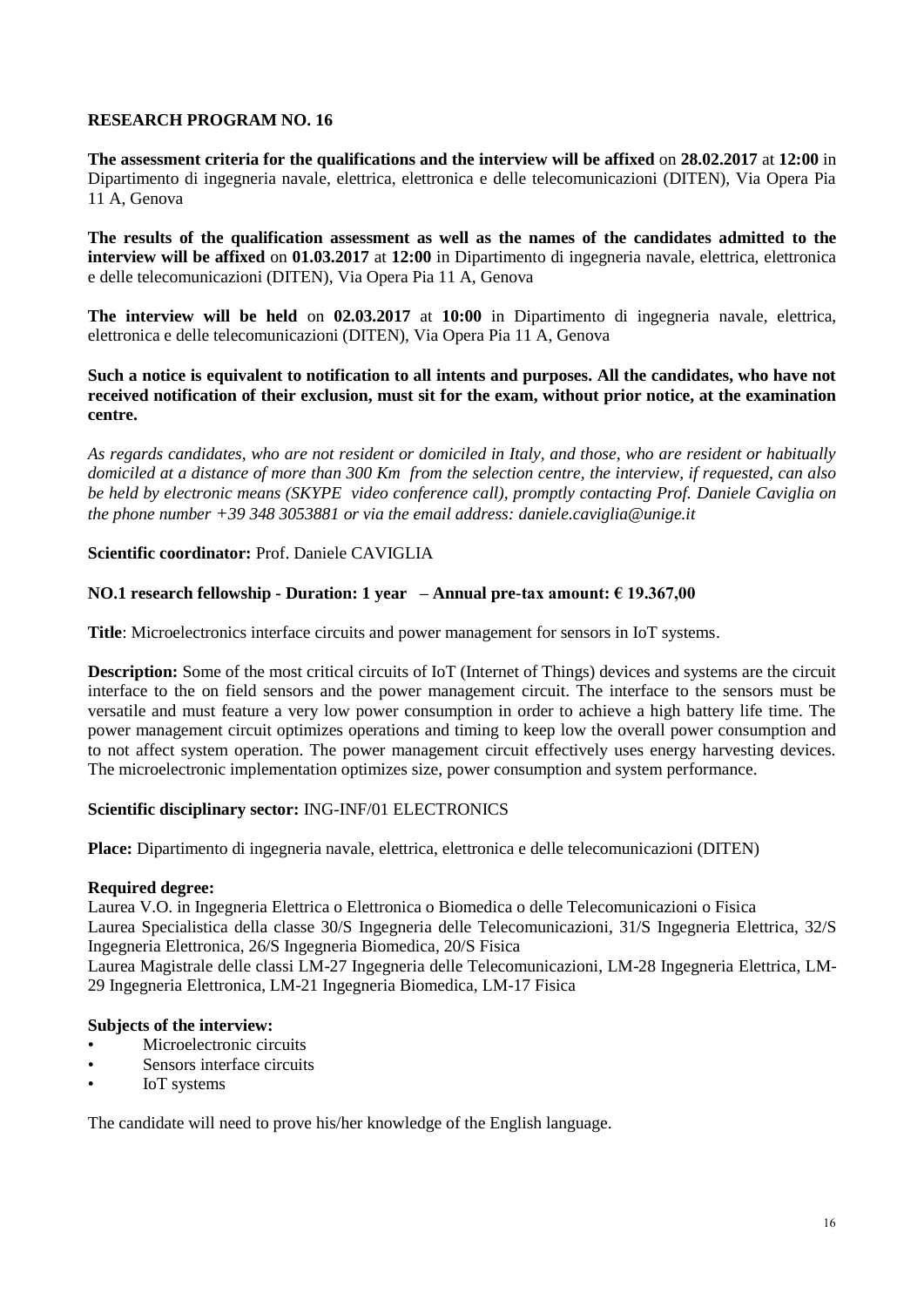**The assessment criteria for the qualifications and the interview will be affixed** on **28.02.2017** at **9:00** in Dipartimento di ingegneria navale, elettrica, elettronica e delle telecomunicazioni (DITEN), Via Opera Pia 13, Genova

**The results of the qualification assessment as well as the names of the candidates admitted to the interview will be affixed** on **28.02.2017** at **12:00** in Dipartimento di ingegneria navale, elettrica, elettronica e delle telecomunicazioni (DITEN), Via Opera Pia 13, Genova

**The interview will be held** on **28.02.2017** at **12:30** in Dipartimento di ingegneria navale, elettrica, elettronica e delle telecomunicazioni (DITEN), Via Opera Pia 13, Genova

**Such a notice is equivalent to notification to all intents and purposes. All the candidates, who have not received notification of their exclusion, must sit for the exam, without prior notice, at the examination centre.**

**Scientific coordinator:** Prof. Raffaele BOLLA

#### **NO.1 research fellowship - Duration: 1 year – Annual pre-tax amount: € 19.367,00**

**Title**: Mechanisms for energy aware management of the data center with cloud services.

**Description:** The energy consumption of the data center is a not an element for the reduction of both pollution and costs. To mitigate this problem, we can, among other things, take advantage of the server and network equipment capability of entering, when not subjected to load, in standby states with consumption close to zero. The purpose of this grant is to contribute to the development and testing some techniques to control the distribution of computational flow and the virtual machine in a datacenter to allow the optimal exploitation of the standby states in the servers. The work will involve, among other things, a development and extension activity within the open management tool OpenStack, with the aim to realize experiments.

## **Scientific disciplinary sector:** ING-INF/03 TELECOMMUNICATIONS

**Place:** Dipartimento di ingegneria navale, elettrica, elettronica e delle telecomunicazioni (DITEN)

#### **Required degree:**

Laurea V.O. in Ingegneria delle Telecomunicazioni o Ingegneria Informatica o Ingegneria Elettronica Laurea Specialistica della classe 30/S Ingegneria delle Telecomunicazioni, 32/S Ingegneria Elettronica, 35/S Ingegneria Informatica

Laurea Magistrale della classe LM-27 Ingegneria delle Telecomunicazioni o Multimedia Signal Processing and Telecommunication Networks, LM-29 Ingegneria Elettronica, LM-32 Ingegneria Informatica

#### **Subjects of the interview:**

Notions of Telecommunications networks with particular regard to: architectures and protocols of the TCP / IP suite (with emphasis on the IPv4 and IPv6 protocols, TCP, OSPF, BGP); Access networks both wireless and wired,  $C + \frac{1}{2}$  language, concurrent programming, operating system Linux. Basic elements of the datacenter management, OpenStack structure, components and functionality. Any insights about past experiences in the field of relevance and interest for the proposed activity.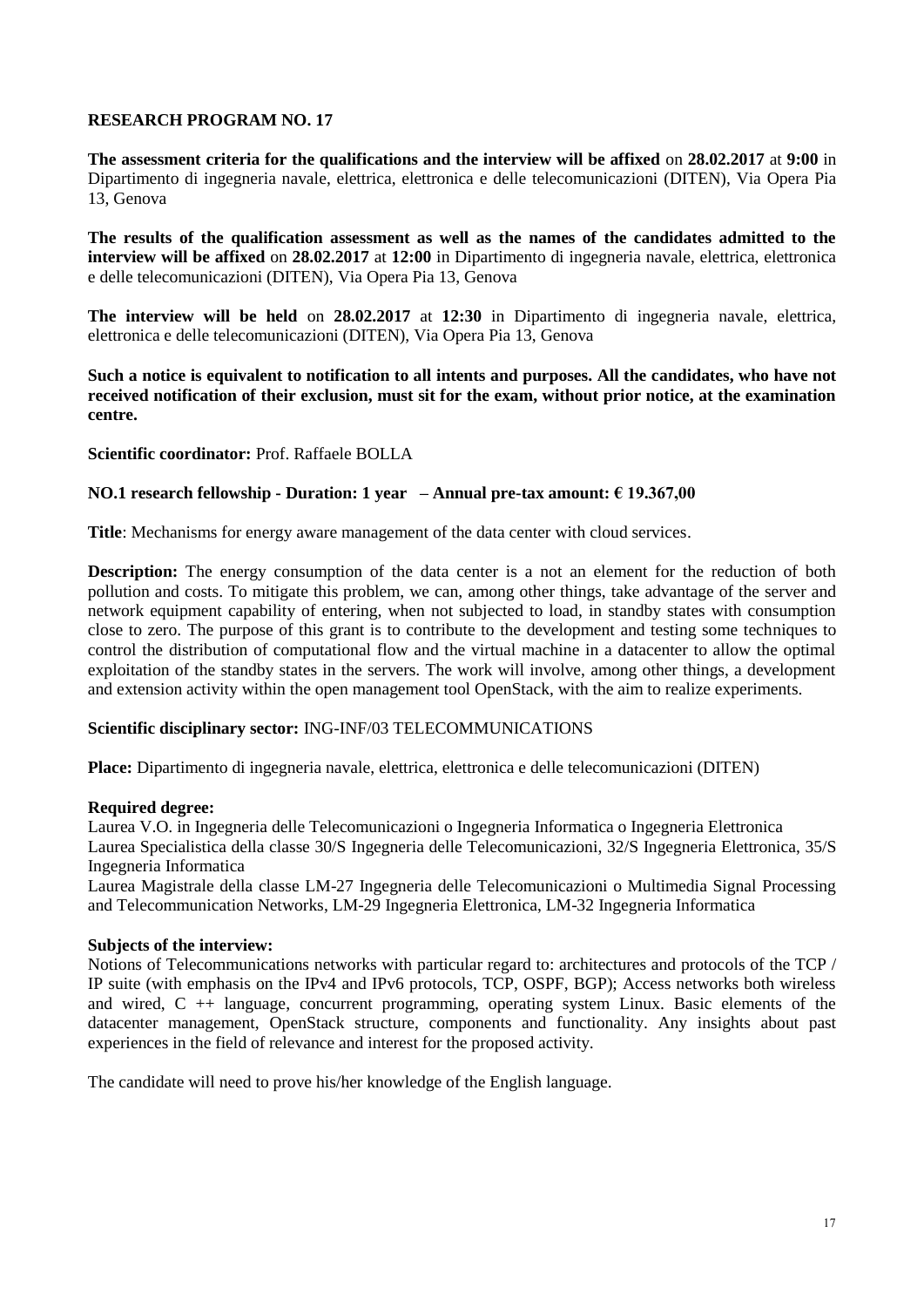**The assessment criteria for the qualifications and the interview will be affixed** on **6.3.2017** at **9:00** in Dipartimento di Informatica, bioingegneria, robotica e ingegneria dei sistemi (DIBRIS), Via Opera Pia 13, Genova.

**The results of the qualification assessment as well as the names of the candidates admitted to the interview will be affixed** on **6.03.2017** at **12:30** in Dipartimento di Informatica, bioingegneria, robotica e ingegneria dei sistemi (DIBRIS), Via Opera Pia 13, Genova.

**The interview will be held** on **6.03.2017** at **14:30** in Dipartimento di Informatica, bioingegneria, robotica e ingegneria dei sistemi (DIBRIS), Via Opera Pia 13, Genova.

**Such a notice is equivalent to notification to all intents and purposes. All the candidates, who have not received notification of their exclusion, must sit for the exam, without prior notice, at the examination centre.**

**Scientific coordinator:** Prof. Giuseppe CASALINO

## **NO.1 research fellowship - Duration: 1 year – Annual pre-tax amount: € 27.133,00**

**Title**: Underwater robots control architectures and their real-time software implementation.

**Description**: The Interuniversity Research Center ISME is involved in two H2020 projects: WiMUST (Widely scalable Mobile Underwater Sonar Technology) and DexROV (Dexterous ROV: effective dexterous ROV operations in presence of communication latencies). Both projects use autonomous underwater robots for semi- or fully autonomous operations. ISME goal in both projects is to develop the robot control architecture to allow it to have sufficient autonomy in executing the required tasks (e.g. executing a survey for geotechnical and geophysical reasons, or executing some operations on undersea structures). This research project will concern the development of the related control software architecture (which will be exploited for both projects) and the execution of the relevant field trials

#### **Scientific disciplinary sector**: ING-INF/04 SYSTEMS AND CONTROL ENGINEERING

**Place:** Centro interuniversitario di ricerca di sistemi integrati per l'ambiente marino (ISME)

#### **Required degree:**

Laurea V.O. in Ingegneria Informatica

#### **Subjects of the interview:**

Excellent knowledge of C/C++ programming languages, soft and hard real-time operating systems, concurrent process programming and networked systesm. Good knowledge of Matlab/Simulink.

Basic knowledge of robotics, cooperative robotics, guidance & navigation & control schemes, localization schemes, task priority based control techniques.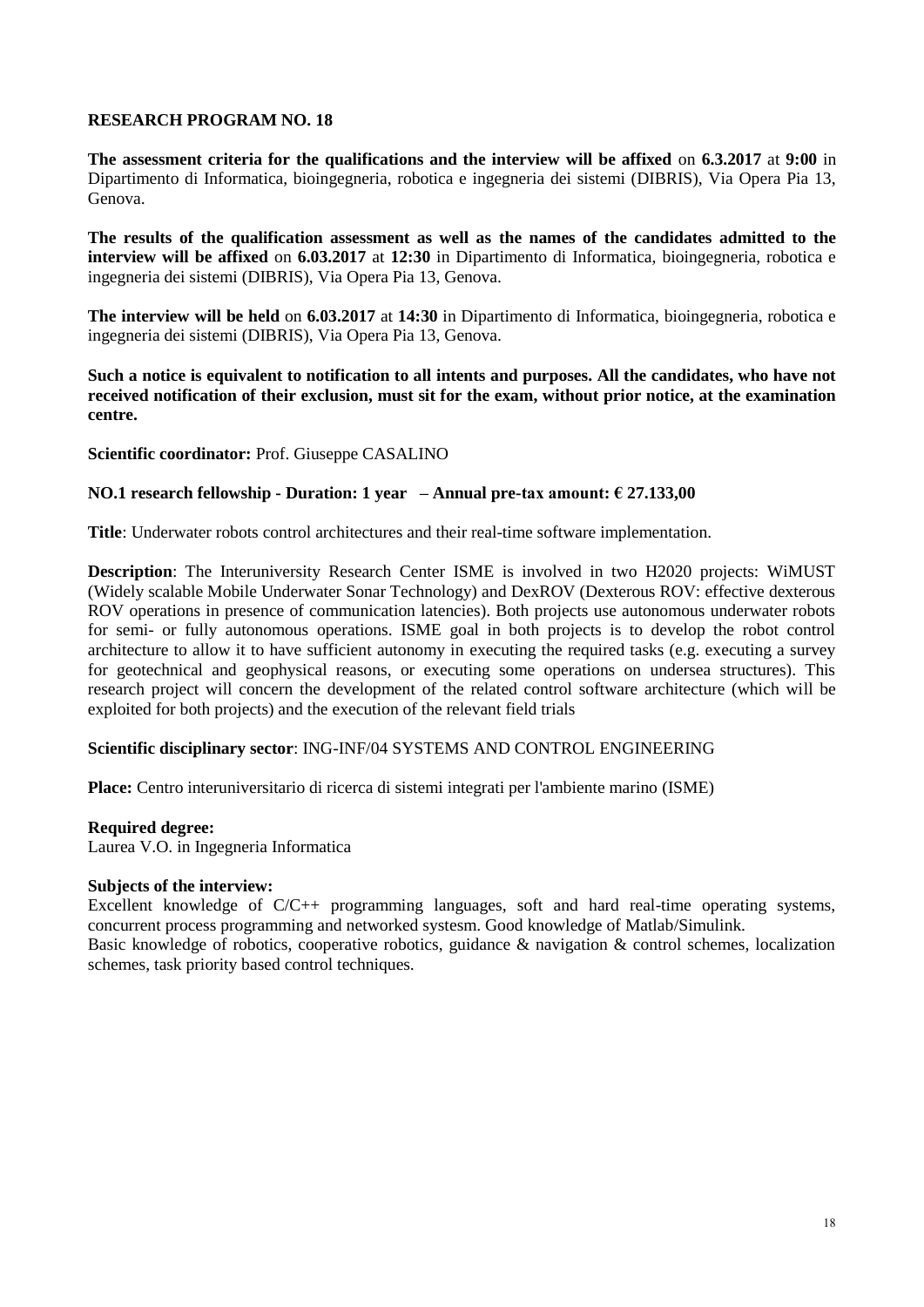**The assessment criteria for the qualifications and the interview will be affixed** on **28.2.2017** at **9:00** in Dipartimento di Informatica, bioingegneria, robotica e ingegneria dei sistemi (DIBRIS), Via Opera Pia 13, Genova.

**The results of the qualification assessment as well as the names of the candidates admitted to the interview will be affixed** on **28.2.2017** at **13:00** in Dipartimento di Informatica, bioingegneria, robotica e ingegneria dei sistemi (DIBRIS), Via Opera Pia 13, Genova.

**The interview will be held** on **28.2.2017** at **14:00** in Dipartimento di Informatica, bioingegneria, robotica e ingegneria dei sistemi (DIBRIS), Via Opera Pia 13, Genova.

**Such a notice is equivalent to notification to all intents and purposes. All the candidates, who have not received notification of their exclusion, must sit for the exam, without prior notice, at the examination centre.**

## **Scientific coordinator:** Prof. Pierpaolo BAGLIETTO

## **NO.1 research fellowship - Duration: 1 year – Annual pre-tax amount: € 19.367,00**

**Title**: Design, development and test of software platforms for the Internet of Things applied to the application domain of Infomobility, Logistics, Safety and Security (ILS).

#### **Description**:

The research activities are:

- Definition of the requirements for software platforms for the Internet of Things applied to the application domain of Infomobility, Logistics, Safety and Security (ILS).
- Definition of software modules for IoT protocol support be integrated in an orchestrator of application services.
- Development of use cases.
- The expected research results are:
- Software modules for IoT protocol support be integrated in an orchestrator of application services.
- Use cases based on the visual programming environment of the orchestrator.

## **Scientific disciplinary sector**: ING-INF/05 INFORMATION PROCESSING SYSTEMS

**Place:** Centro Interuniversitario sull'Ingegneria delle Piattaforme Informatiche (CIPI)

#### **Required degree:**

Dottorato di ricerca in Ingegneria Informatica or equivalent title.

#### **Subjects of the interview:**

C/C++ programming, Java/JEE platforms and OSGi framework. Development of protocols for the Internet of Things. Architectures, integration models and mashup for application services. Design and development of virtualized systems based on XEN/KVM and VMWare platforms.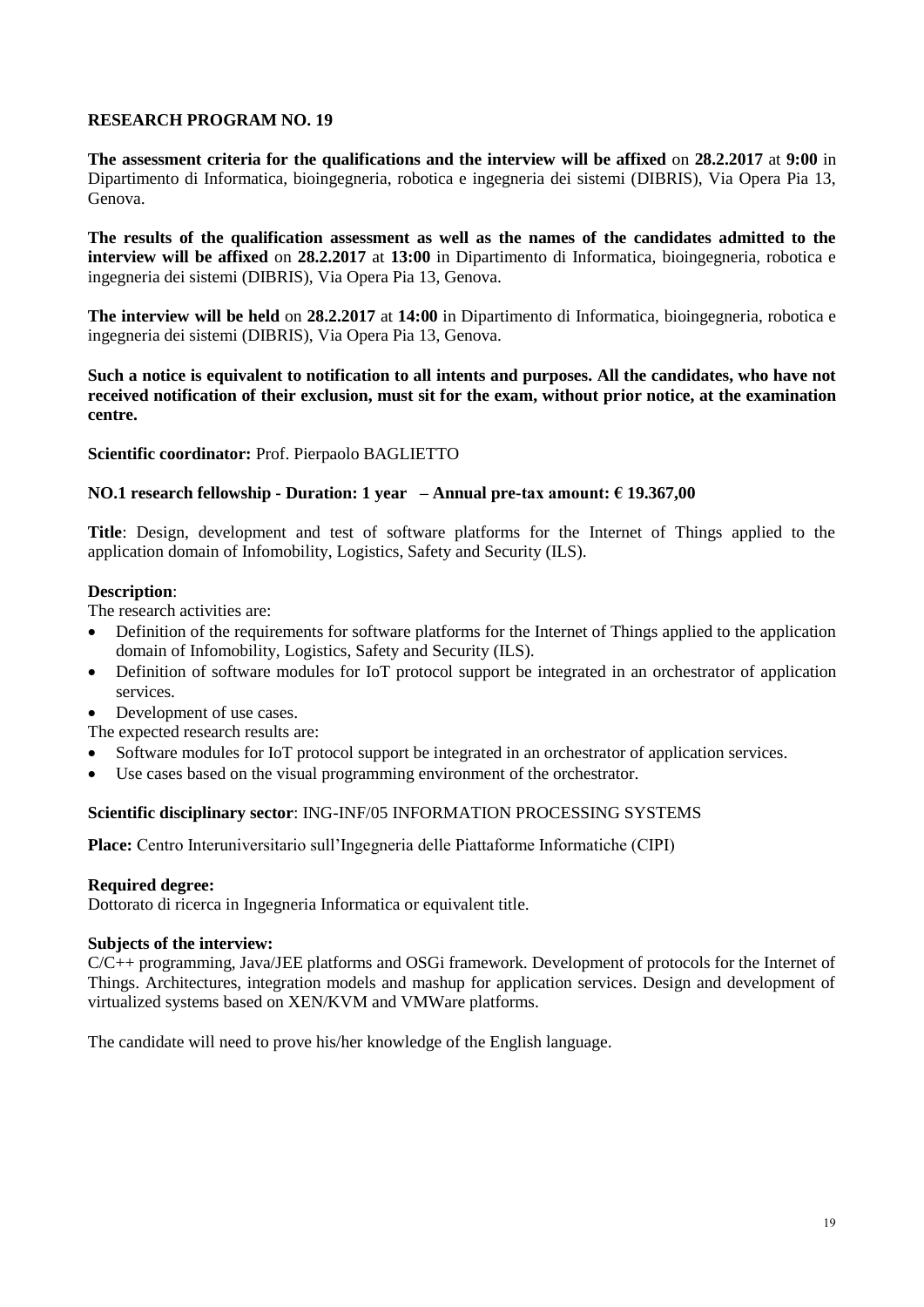**The assessment criteria for the qualifications and the interview will be affixed** on **28.2.2017** at **8:30** in Dipartimento di informatica, bioingegneria, robotica e ingegneria dei sistemi (DIBRIS), Via Opera Pia 13, Genova.

**The results of the qualification assessment as well as the names of the candidates admitted to the interview will be affixed** on **28.2.2017** at **12:30** in Dipartimento di informatica, bioingegneria, robotica e ingegneria dei sistemi (DIBRIS), Via Opera Pia 13, Genova.

**The interview will be held** on **28.2.2017** at **16:30** in Dipartimento di informatica, bioingegneria, robotica e ingegneria dei sistemi (DIBRIS), Via Opera Pia 13, Genova..

**Such a notice is equivalent to notification to all intents and purposes. All the candidates, who have not received notification of their exclusion, must sit for the exam, without prior notice, at the examination centre.**

*As regards candidates, who are not resident or domiciled in Italy, and those, who are resident or habitually domiciled at a distance of more than 300 Km from the selection centre, the interview, if requested, can also be held by electronic means (SKYPE video conference call), promptly contacting Prof. Antonio Sgorbissa on the phone number +39 010 353 2706 or via the email address:antonio.sgorbissa@unige.it.*

**Scientific coordinator:** Prof. Antonio SGORBISSA

## **NO.1 research fellowship - Duration: 1 year – Annual pre-tax amount: € 19.367,00**

**Title**: Knowledge representation of bioethics issues in robotic systems for elderly support.

**Description**: The project aims at encoding, using formal tools for knowledge representation (ontologies), ethics issues that emerge during the development of personal robot for elderly support.

The first part of the project will be focusing on the analysis and identification of bioethics issues and criticalities in the context of robotics application. The second part will aim at studying state-of-the-art knowledge representation tools for properly representing such issues (thus allowing the access to information and its elaboration through standard procedure for automatic reasoning).

## **Scientific disciplinary sector**: ING-INF/06 ELECTRONIC AND INFORMATICS BIOENGINEERING

**Place:** Dipartimento di informatica, bioingegneria, robotica e ingegneria dei sistemi (DIBRIS)

## **Required degree:**

Dottorato di ricerca in Diritto e Nuove Tecnologie, Bioetica o discipline affini.

#### **Subjects of the interview:**

Analysis and identification of bioethics issues and criticalities in the context of robotics application; formation of health professionals to bioethics issues; computer science tools for knowledge representation.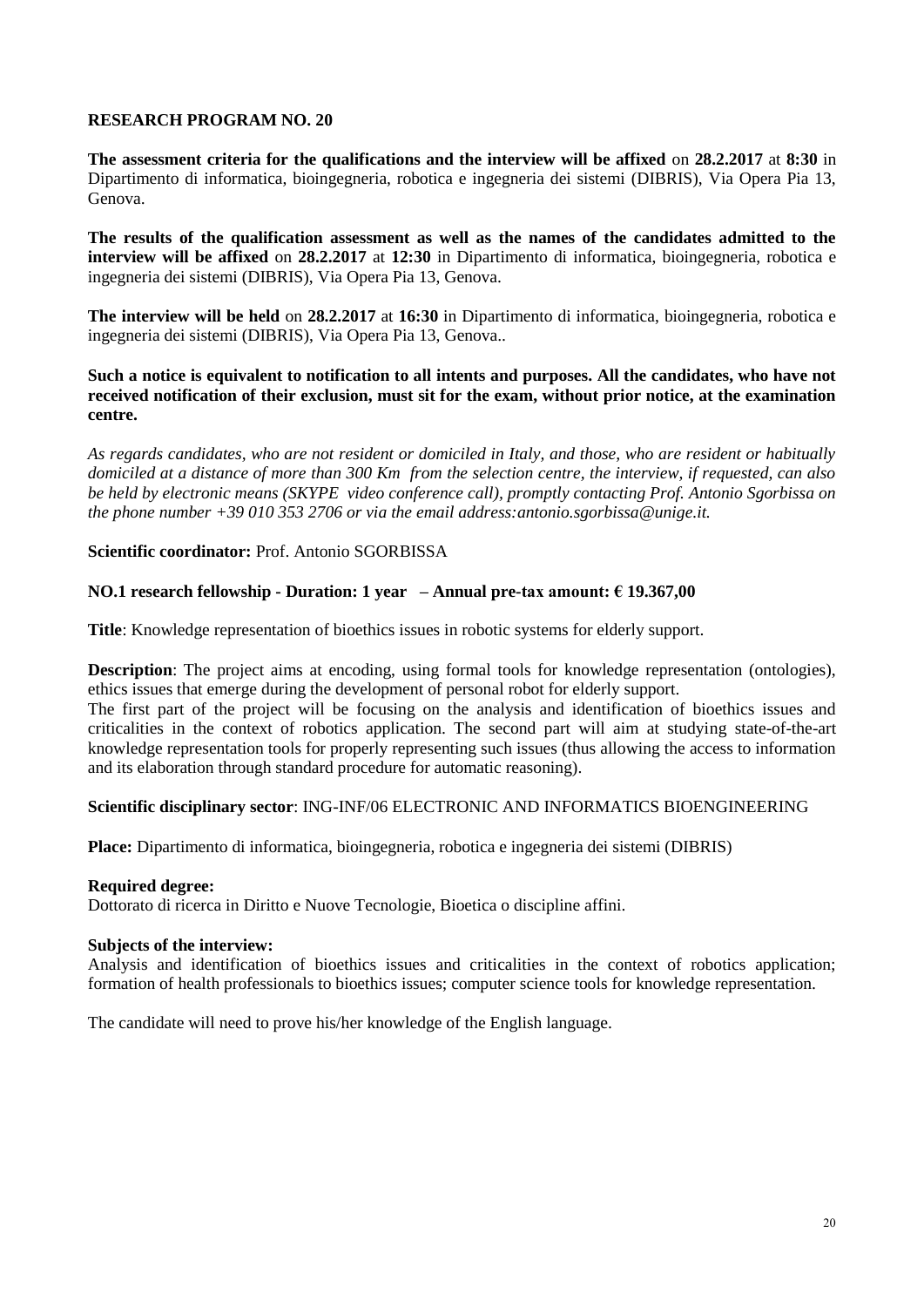# **SCIENTIFIC DISCIPLINARY AREA: HISTORY, PHILOSOPHY, PEDAGOGY AND PSYCHOLOGY**

# **RESEARCH PROGRAM NO. 21**

**The assessment criteria for the qualifications and the interview will be affixed** on **28.2.2017** at **8:30** in Dipartimento di Scienze della Formazione (DISFOR), stanza 4A1, corso Andrea Podestà, 2, Genova.

**The results of the qualification assessment as well as the names of the candidates admitted to the interview will be affixed** on **28.2.2017** at **13:30** in Dipartimento di Scienze della Formazione (DISFOR), stanza 4A1, corso Andrea Podestà, 2, Genova.

**The interview will be held** on **28.2.2017** at **16:00** in Dipartimento di Scienze della Formazione (DISFOR), stanza 4A1, corso Andrea Podestà, 2, Genova.

## **Such a notice is equivalent to notification to all intents and purposes. All the candidates, who have not received notification of their exclusion, must sit for the exam, without prior notice, at the examination centre.**

*As regards candidates, who are not resident or domiciled in Italy, and those, who are resident or habitually domiciled at a distance of more than 300 Km from the selection centre, the interview, if requested, can also be held by electronic means (SKYPE video conference call), promptly contacting Prof. Fabrizio Bracco on the phone number +39 010 209 53704 or via the email address:fabrizio.bracco@unige.it.*

## **Scientific coordinator:** Prof. Fabrizio BRACCO

## **NO.1 research fellowship - Duration: 1 year – Annual pre-tax amount: € 19.367,00**

**Title**: Development of an integrated methodology for the assessment and development of non-technical skills in simulated scenarios.

**Description**: The project aims at developing and validating a methodology for the observation and the assessment of non-technical skills of a team of electric workers engaged in a simulated scenario. The methodology will be based on the development of a checklist for the peer-to-peer observation and of a sensor-based system for the tracking of physiological and non verbal cues (e.g., posture, movement in space, gestures, gaze direction, etc.). The project will focus on the development of the checklist and its integration with the behavioural tracking system, developed by the Neuroscience of Emotion and Affective Dynamics Lab (NEAD), University of Geneva (Switzerland).

## **Scientific disciplinary sector**: M-PSI/01 GENERAL PSYCHOLOGY

**Place:** Dipartimento di Scienze della Formazione (DISFOR)

## **Required degree:**

Dottorato di ricerca in Psicologia, Antropologia e Scienze Cognitive

## **Subjects of the interview:**

- Methodology for the assessment and observation of non-techincal skills
- Methodology for training in simulation
- Previous professional and research experience on non-technical skills in simulation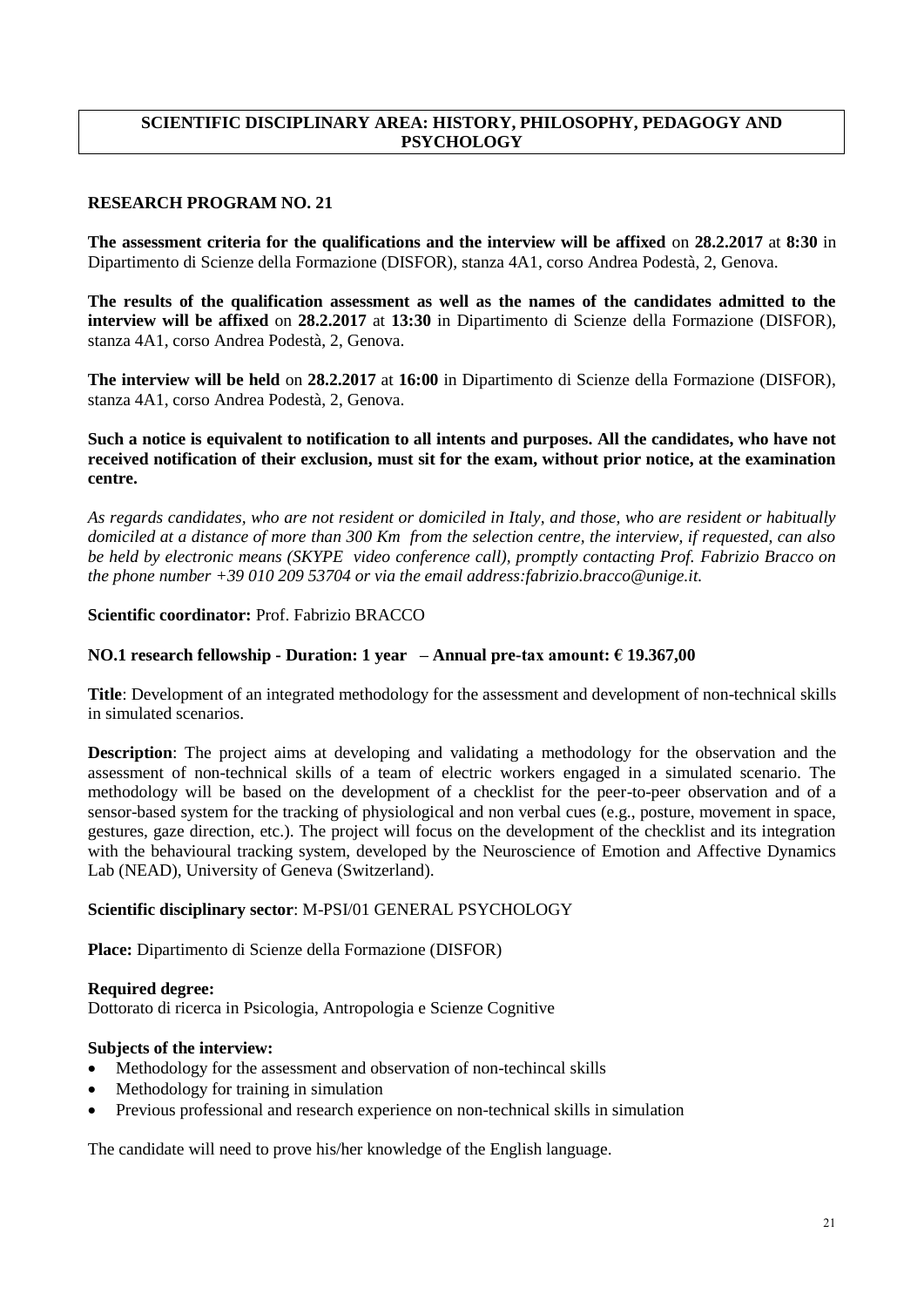**The assessment criteria for the qualifications and the interview will be affixed** on **1.3.2017** at **9:00** in Dipartimento di Scienze della Formazione (DISFOR), Corso Podestà 2, IV piano, Genova.

**The results of the qualification assessment as well as the names of the candidates admitted to the interview will be affixed** on **1.3.2017** at **13:00** in Dipartimento di Scienze della Formazione (DISFOR), Corso Podestà 2, IV piano, Genova.

**The interview will be held** on **1.3.2017** at **14:00** in Dipartimento di Scienze della Formazione (DISFOR), Corso Podestà 2, IV piano, Genova.

**Such a notice is equivalent to notification to all intents and purposes. All the candidates, who have not received notification of their exclusion, must sit for the exam, without prior notice, at the examination centre.**

**Scientific coordinator:** Prof.ssa Paola VITERBORI

## **NO.1 research fellowship - Duration: 1 year – Annual pre-tax amount: € 19.367,00**

**Title**: Executive function and morphosyntax in children with SLI and typical development.

**Description**: The principal aim of this research program is to investigate the role of executive function in the development of expressive morphosyntax in children with typical development and with specific language impairment (SLI). Different measures will be developed to assess different components of morphosyntax in Italian (in particular verb inflections, object clitics and prepositions). Three samples of children will take part in the study: a sample with SLI aged 5 and two samples of typically developing children, one matched for chronological age and the other for language ability. This research program aims to contribute to the research on the clinical markers and the cognitive correlates of SLI.

## **Scientific disciplinary sector**: M-PSI/04 DEVELOPMENTAL AND EDUCATIONAL PSYCHOLOGY

**Place:** Dipartimento di Scienze della Formazione (DISFOR)

## **Required degree:**

Laurea V.O. in Psicologia Laurea Specialistica della classe 58/S Psicologia Laurea Magistrale della classe LM-51 Psicologia

## **Subjects of the interview:**

The following topics will be discussed during the interview:

- Language development (in particular expressive and receptive morphosyntactic development in the Italian language) in children with typical development and with SLI
- Executive function development, in particular in the preschool age
- Methods of language and executive function assessment in young children

Previous research experiences will be discussed during the interview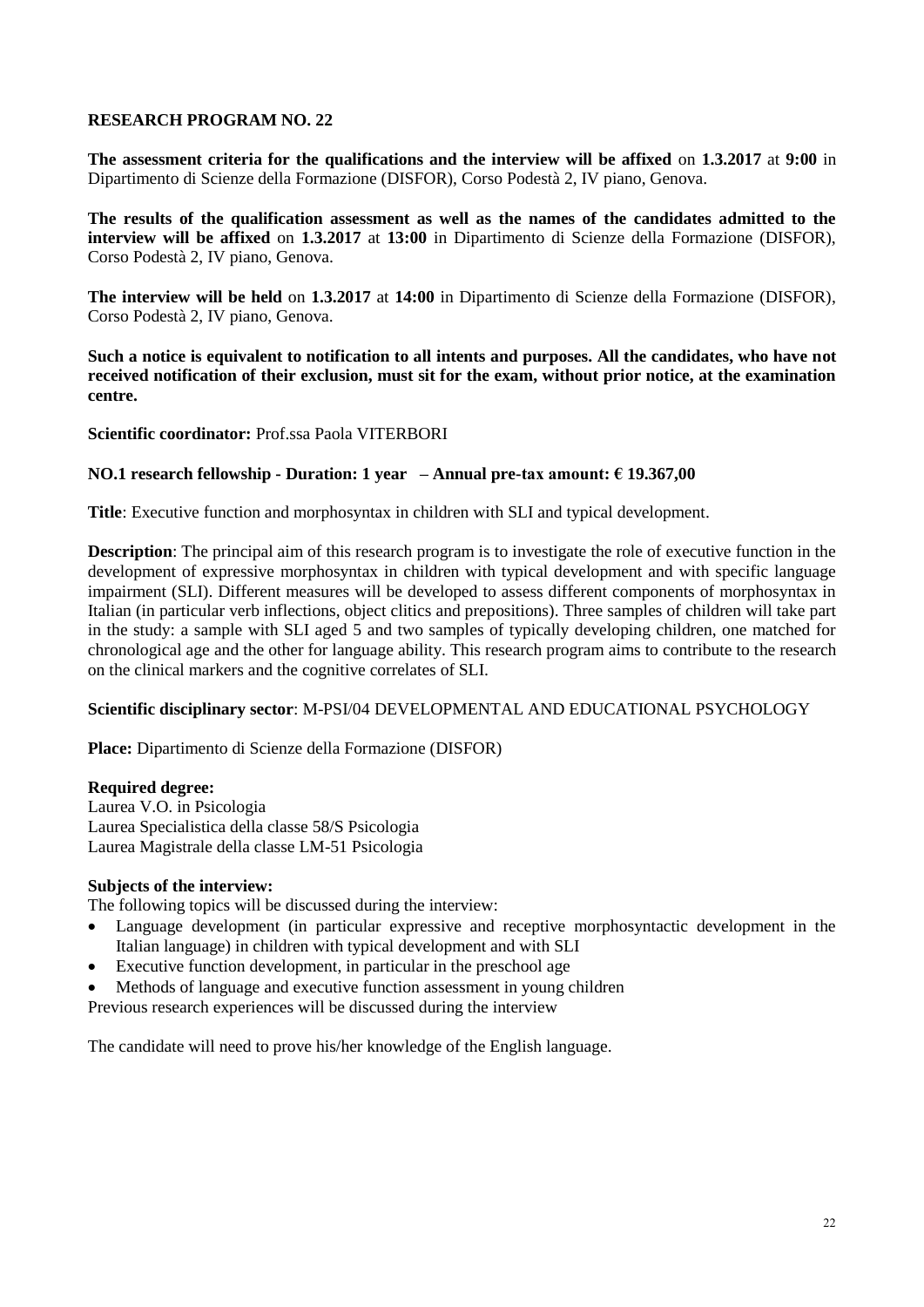**The assessment criteria for the qualifications and the interview will be affixed** on **3.3.2017** at **9:00** in Dipartimento di Scienze della Formazione (DISFOR), Corso Podestà 2, IV piano, Genova.

**The results of the qualification assessment as well as the names of the candidates admitted to the interview will be affixed** on **3.3.2017** at **14:00** in Dipartimento di Scienze della Formazione (DISFOR), Corso Podestà 2, IV piano, Genova.

**The interview will be held** on **6.3.2017** at **14:00** in Dipartimento di Scienze della Formazione (DISFOR), Corso Podestà 2, IV piano, Genova.

**Such a notice is equivalent to notification to all intents and purposes. All the candidates, who have not received notification of their exclusion, must sit for the exam, without prior notice, at the examination centre.**

**Scientific coordinator:** Prof.ssa Donatella CAVANNA

## **NO.1 research fellowship - Duration: 1 year – Annual pre-tax amount: € 19.367,00**

**Title**: Italian validation of an attachment measure based on narrative.

**Description**: The methodology to analyze the attachment in middle childhood and early adolescence lacks of a dominant conceptual or methodological approach (Bosmans and Kerns 2015). The candidate has to demonstrate experience (reliability) in the administration of a tool based on narrative to measure attachment, and be able to perform the correct steps of validation of the proposed instrument.

## **Scientific disciplinary sector**: M-PSI/07 DYNAMIC PSYCHOLOGY

**Place:** Dipartimento di Scienze della Formazione (DISFOR)

**Required degree:**  Dottorato di ricerca in Psicologia, Antropologia e Scienze Cognitive

#### **Subjects of the interview:**

Verification of the candidate's familiarity with a wide range of tools to measure attachment in childhood, highlighting potential and limits, even from a clinical point of view. The candidate has to demonstrate knowledge on the validation steps of an attachment tool in middle childhood and early adolescence; and prior experience in the usage and in applied research concerning attachment measures based on narrative in this age.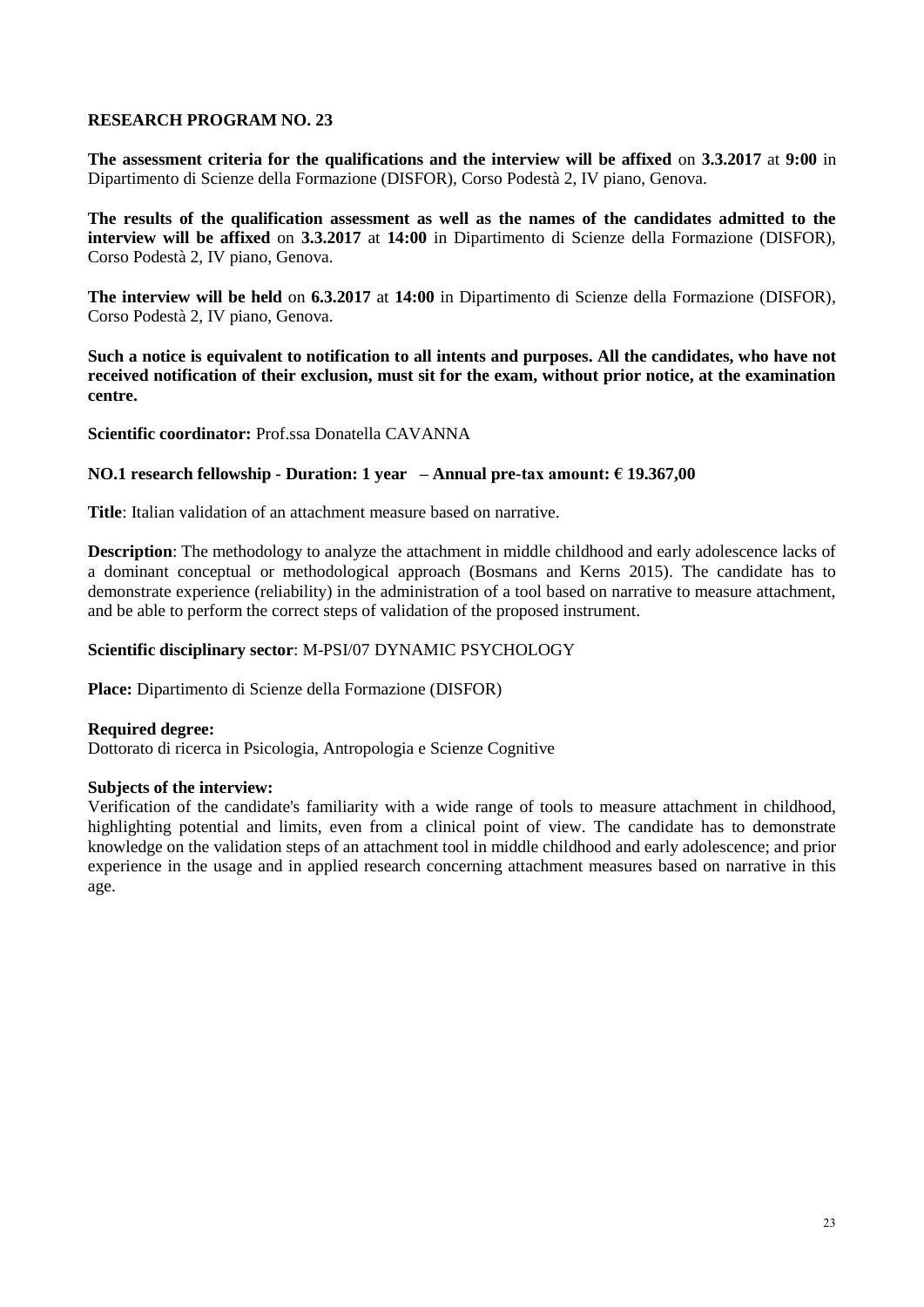# **SCIENTIFIC DISCIPLINARY AREA: ECONOMICS AND STATISTICS**

# **RESEARCH PROGRAM NO. 24**

**The assessment criteria for the qualifications and the interview will be affixed** on **1.3.2017** at **10.00** in Dipartimento di Economia (DIEC), Via Vivaldi 5, Genova.

**The results of the qualification assessment as well as the names of the candidates admitted to the interview will be affixed** on **2.3.2017** at **10.00** in Dipartimento di Economia (DIEC), Via Vivaldi 5, Genova.

**The interview will be held** on **2.3.2017** at **14.00** in Dipartimento di Economia (DIEC), Via Vivaldi 5, Genova.

**Such a notice is equivalent to notification to all intents and purposes. All the candidates, who have not received notification of their exclusion, must sit for the exam, without prior notice, at the examination centre.**

**Scientific coordinator**: Prof.ssa Barbara CAVALLETTI

# **NO.1 research fellowship - Duration: 1 year – Annual pre-tax amount: € 19.367,00**

**Title**: Cost-Benefit analysis and economic evaluation of ecosystem services in Marine Protected Areas.

**Description**: According to the Millennium Ecosystem Assessment, in the last fifty years humans have changed ecosystems more rapidly and extensively than in any comparable period of time in human history. These changes, partly necessary to meet the rapidly growing demand for goods and services, have brought about gains in human well-being and economic development, but at growing costs in the form of degradation of many ecosystem services.

The research project is aimed at identifying procedures and fundamentals to carry out an environmental accounting analysis, capable of accounting for the economic value of an environmental asset and of those ecosystems that can preserve it, with a special reference to the Natural Marine Reserves in Italy. The final objective is to define an instrument that, using cost/benefit analysis methods and taking into account local peculiarities, could suggest optimal management policies.

## **Scientific disciplinary sector:** SECS-P/03 PUBLIC ECONOMICS

**Place:** Dipartimento di Economia (DIEC)

## **Required degree:**

Dottorato di ricerca in Economia Politica e Finanza Pubblica

## **Subjects of the interview**:

- Methodological aspects of evaluation techniques for environmental accounting with specific reference to the evaluation of the ecosystem services (SE) of a Marine Protected Area.
- Shared and social value of ES and public policy alternatives. Analysis of the SE in terms of market failures in the presence of externalities related to the mismatch between private and public benefits (or costs).
- Appropriate valuation approach in different contexts to guide policy decision process that integrates ecosystem services into it (Contingent Valuation, Choice Experiment and Deliberative techniques).